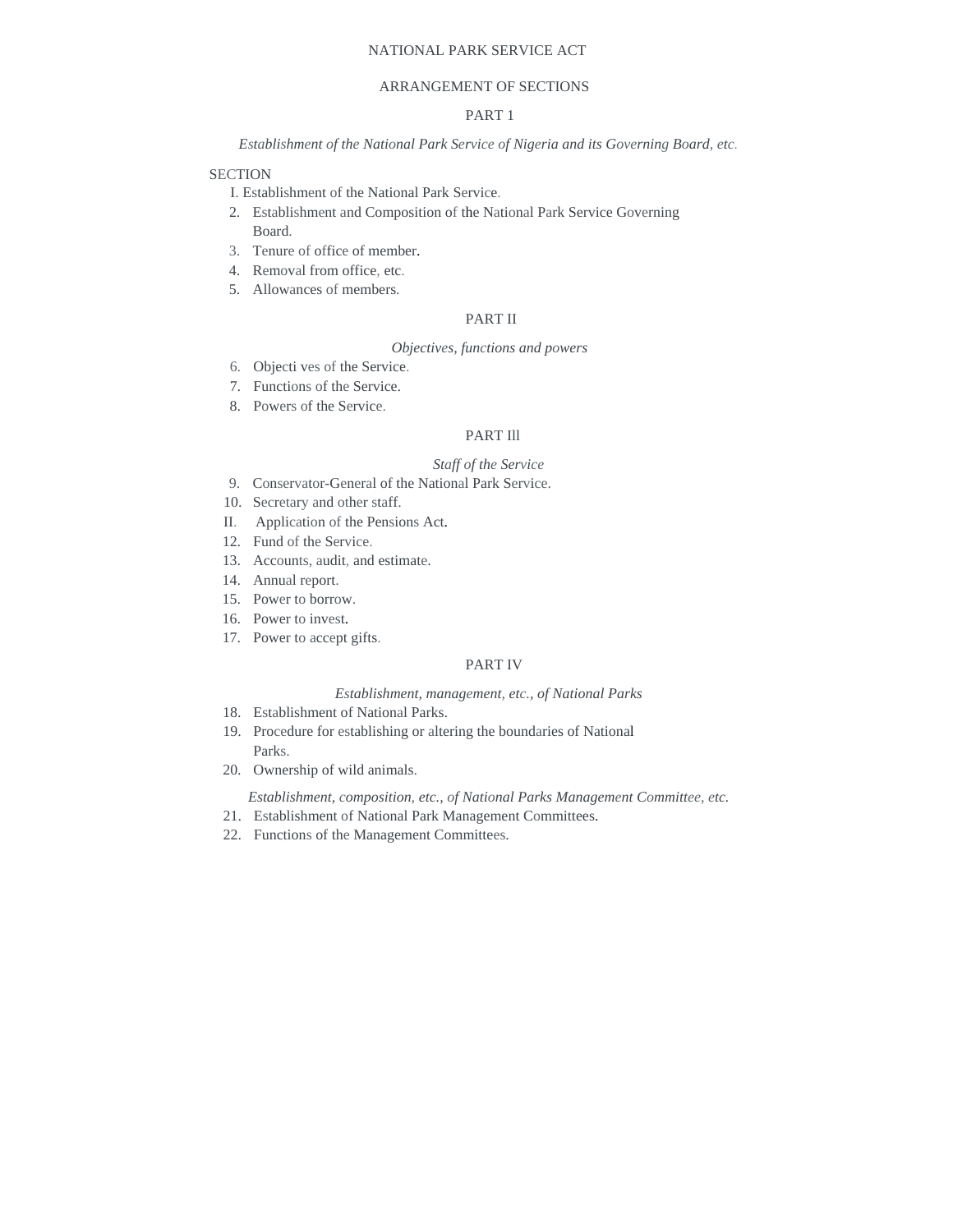# **SECTION**

- 23. Powers of Management Committees.
- 24. Directors of National Parks.

# PART V

# *Management principles, etc., of National Parks*

- 25. Management of National Parks to be based on prescribed management principles.
- 26. Management principles of the National Park.
- 27. Management plan for the National Park.
- 28. System plan.

# PARTVI

#### *Offences and penalties*

- 29. Restriction on entry into National Parks, etc.
- 30. Restriction on hunting, etc., in the National Parks.
- 31. Restriction on weapons, etc., in the National Parks.
- 32. Prohibition of introduction of wild animals into National Park.
- 33. Prohibition of domestic animals in National Park.
- 34. Prohibition of introduction of plants into National Park.
- 35. Restriction of prospecting for genetic materials in National Park.
- 36. Aiding and abetting of offences, etc.
- 37. Penalties.
- 38. Offences by bodies corporate.
- 39. Forfeiture and compensation.
- 40. Conduct of proceedings.
- 41. Power to compound offences.

# PARTVII

### *Miscellaneous*

- 42. Possession of arms by officers of the Service.
- 43. Restriction on construction of building within National Parks.
- 44. Request for environmental impact assessment.
- 45. Scientific investigation of activities relating to the National Parks.
- 46. Declaration of buffer zones around the National Parks.
- 47. Delineation of boundaries of National Parks.
- 48. Participation of local communities in the management of National Park.
- 49. Directives by the Minister.
- 50. Repeals, savings and transfer of assets and liabilities, etc.
- 51. Regulations.
- 52. Interpretation.
- 53. Short title.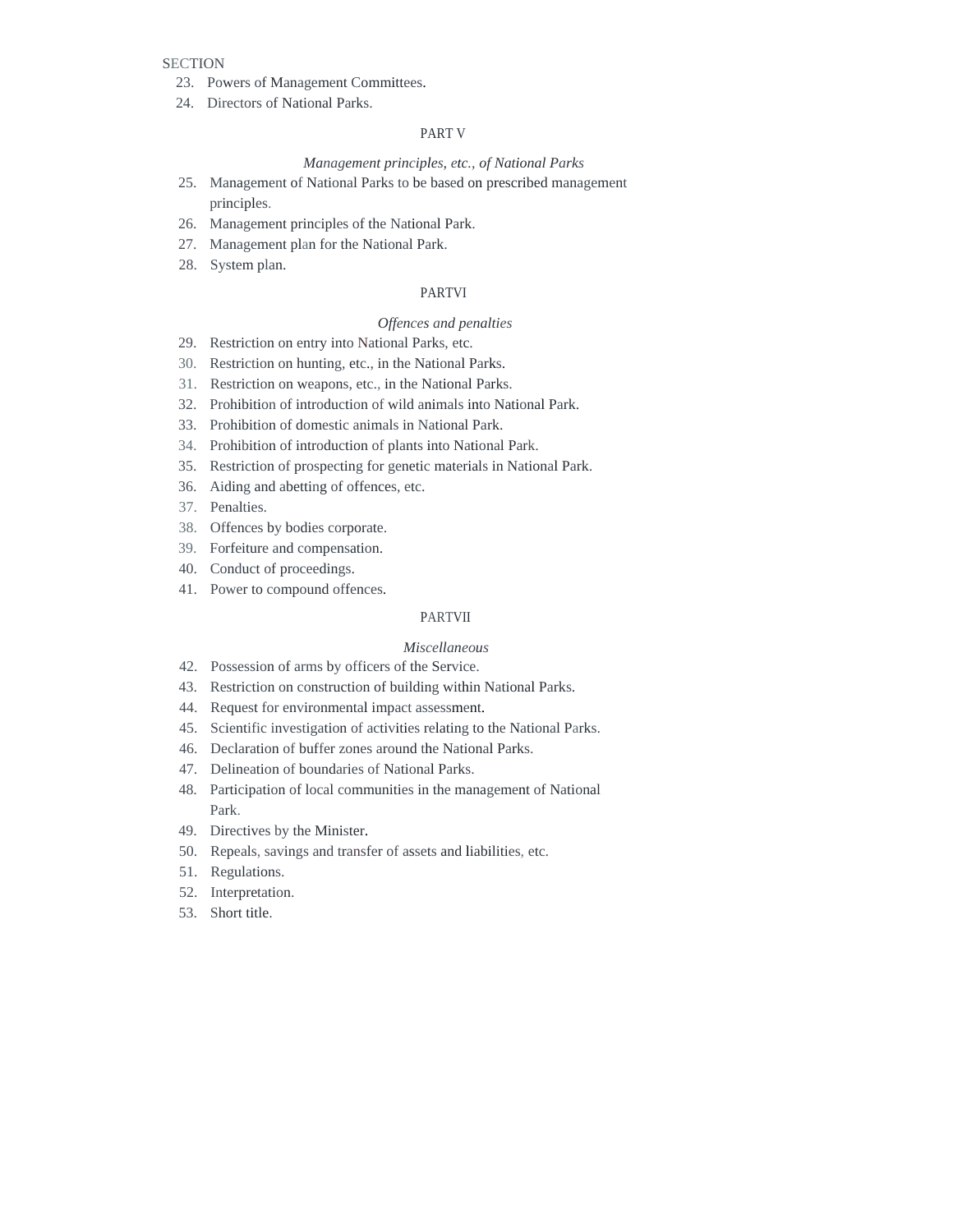### SCHEDULE

*Supplementary provisions relating to the Board, etc.* 

# NATIONAL PARK SERVICE ACT

 An Act to establish the National Park Service to be responsible for the preservation, enhancement and protection of wild animals and plants and other vegetation in National Parks; and for matters connected therewith.

[1999 No. 46, National Park Service (Amendment) Act, 2006.]

*[26th May, 1999]* 

# [Commencement.]

# PART l

## *Establishment of the National Park Service of Nigeria and* its *Governing Board, etc.*

1. Establishment of the National Park Service

(1) There is hereby established a body to be known as the National Park Service (in this Act referred to as "the Service").

(2) The Service-s-

- *(a)* shall be a body corporate with perpetual succession and a common seal; and
- *(b)* may sue and be sued in its corporate name.

2.Establishment and composition of the National Park Service Governing Board (1) There is hereby established for the Service a board to be known as the National Park Service Governing Board (in this Act referred to as "the Board") which shall consist of-

- *(a)* a chairman, who shall be a person with interest in natural resources conservation;
- *(b)* the Director of Forestry in the Federal Ministry of Environment;
- *(c)* the Surveyor-General of the Federation;
- *(d)* one person to represent the Federal Ministry of Internal Affairs;
- *(e)* one person to represent the Federal Environmental Protection Agency;
- (f) one person to represent the Nigerian Tourism Development Corporation;
- (g) one person to represent the Nigerian Conservation Foundation;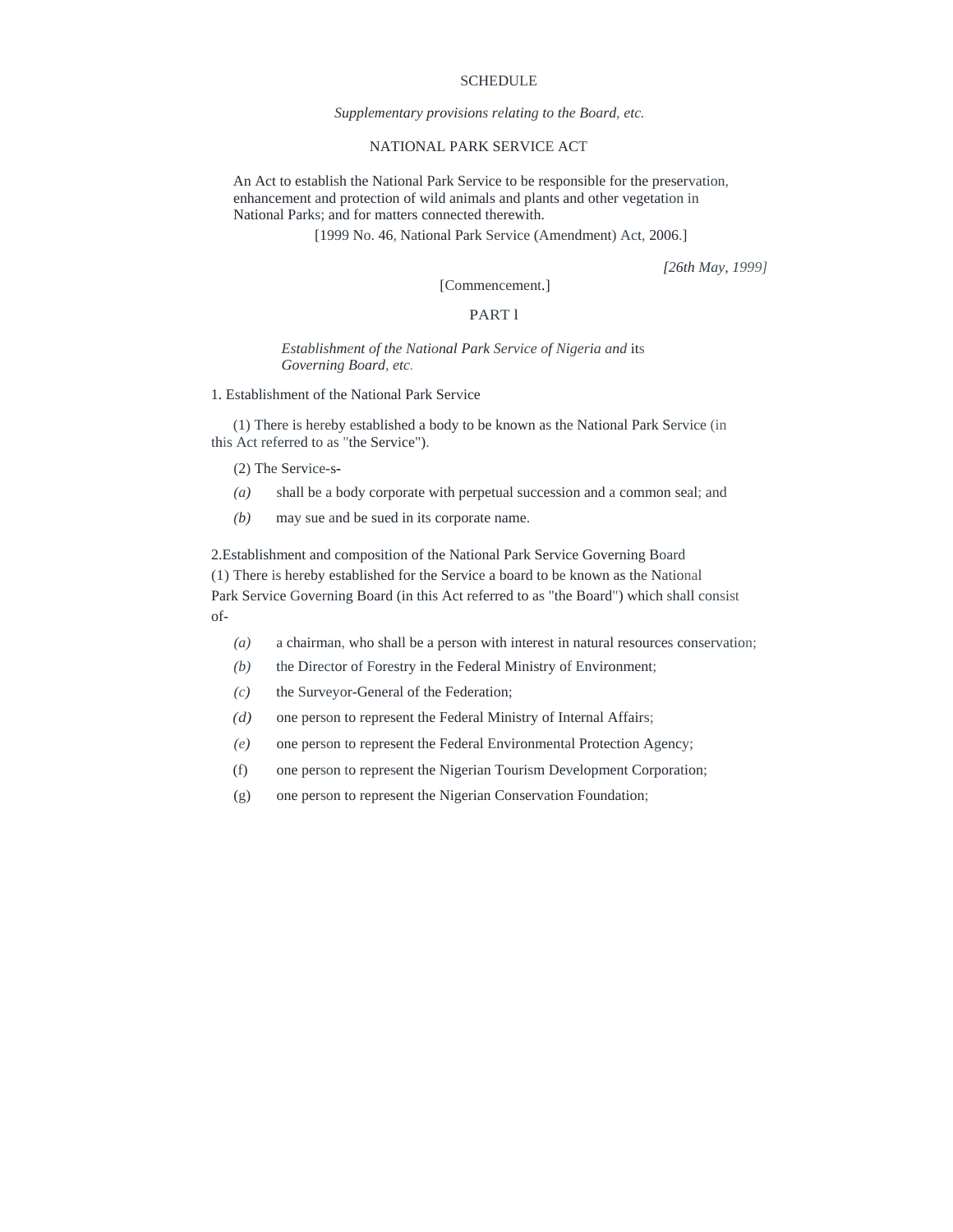- *(h)* one person who possesses recognised qualifications, experience or specialization in matters relevant to conservation, preservation or protection of wildlife and natural resources, to be appointed from a research institution;
- *(i)* four persons to be appointed from amongst the chairmen of the National Park Management Committees in rotation for two years at a time;
- (j) two persons, one of whom shall represent the business community and the other to represent communities living within the limits of National Parks; and
- *(k)* the Conservator-General of the National Park Service.

(2) Members of the Board, other than *ex-officio* members, shall be appointed by the President on the recommendation of the Minister.

(3) The provisions set out in the Schedule to this Act shall have effect with respect to the proceedings of the Board and the other matters contained therein.

[Schedule.]

3. Tenure of office of member

Subject to the provisions of this Act, a member of the Board, other than an *ex officio*  member-

- *(a)* shall hold office for a term of four years on such terms and conditions as may be specified in his letter of appointment; and
- *(b)* may be reappointed for a further term off our years and no more.

4. Removal from office, etc.

(I) Notwithstanding the provisions of section 3 of this Act, a member may at any time be removed from office by the President-

- *(a)* for inability to discharge the functions of his office (whether arising from infirmity of mind or body or any other cause) or for misbehaviour; or
- *(b)* if he is satisfied that it is not in the interest of the Service or the public for the member to continue in office.

(2) A member of the Board may resign his membership by notice in writing addressed to the President and the member shall, on the date of the receipt of the notice by the President, cease to be a member.

(3) If a member of the Board ceases to hold office for any reason whatsoever before the expiration of the term for which he is appointed, another person representing the same interest as that member shall be appointed to the Board for the unexpired term.

5. Allowances of members

A member of the Board shall be paid such allowances and benefits as the Federal Government may, from time to time, direct.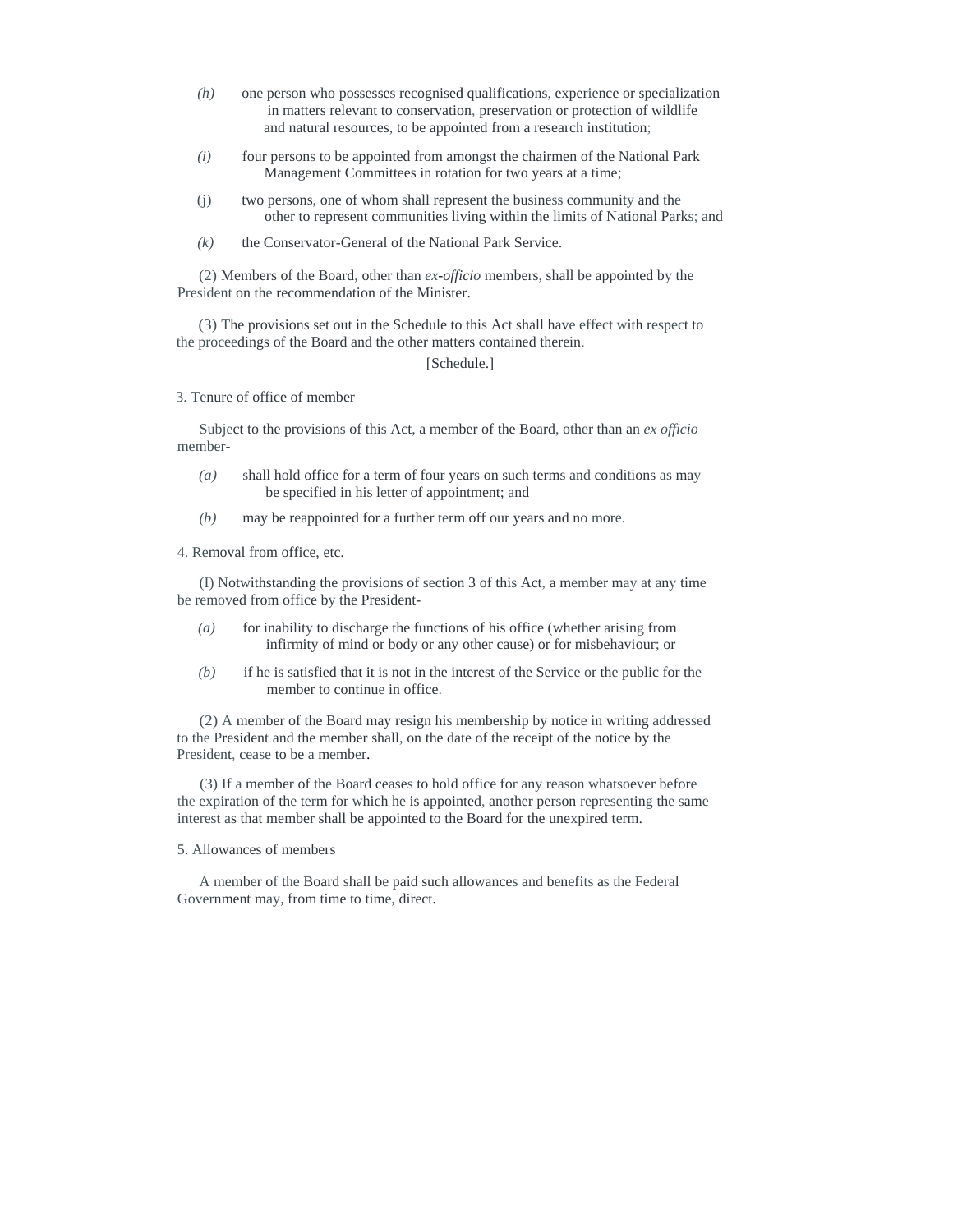# PART II

#### *Objectives, functions and powers*

# **6. Objectives of the Service**

The objectives of the Service shall be--

- *(a)* the conservation of selected and representative examples of wildlife communities in Nigeria;
- *(b)* the establishment of an ecologically and geographically balanced network of protected areas under the jurisdiction and control of the Federal Government;
- *(c)* the protection of endangered species of wild plants and animals and their habitats;
- *(d)* the conservation of wildlife throughout Nigeria so that the abundance and diversity of their species are maintained at the optimum levels commensurate with other forms of land use, in order to ensure the continued existence of wildlife for the purpose of their sustainable utilisation for the benefit of the people of Nigeria;
- *(e)* the preservation of outstanding scenic, natural, scientific, recreational and other values in the National Parks;
- *(f)* the protection and maintenance of crucial wetlands and water catchment areas;
- *(g)* the control of dangerous vertebrate species;
- *(h)* the implementation of relevant international treaties, agreements or other arrangements regarding, relating to or connected with protected areas and wildlife management to which Nigeria is a party, in so far as the power to implement those international treaties, agreements or arrangements is conferred on the Service by the Federal Government;
- *(i)* the promotion and provision of education about wildlife and nature conservation; and
- (j) the conservation of biological diversity in Nigeria.

#### 7. **Functions of the Service**

The functions of the Service shall be to~

- *(a)* preserve, enhance, protect, and manage vegetation and wild animals in the National Parks;
- *(b)* advise the Federal Government on the development and preservation policy of the National Parks, including the financial requirements for the implementation of such policy;
- *(c)* advise the Federal Government on the declaration of areas which, for the purpose of protecting wildlife species, biotic communities, sites of special interest or of aesthetic value, the Service considers may be declared as National Parks under this Act;
- *(d)* keep under review all activities relating to the National Parks;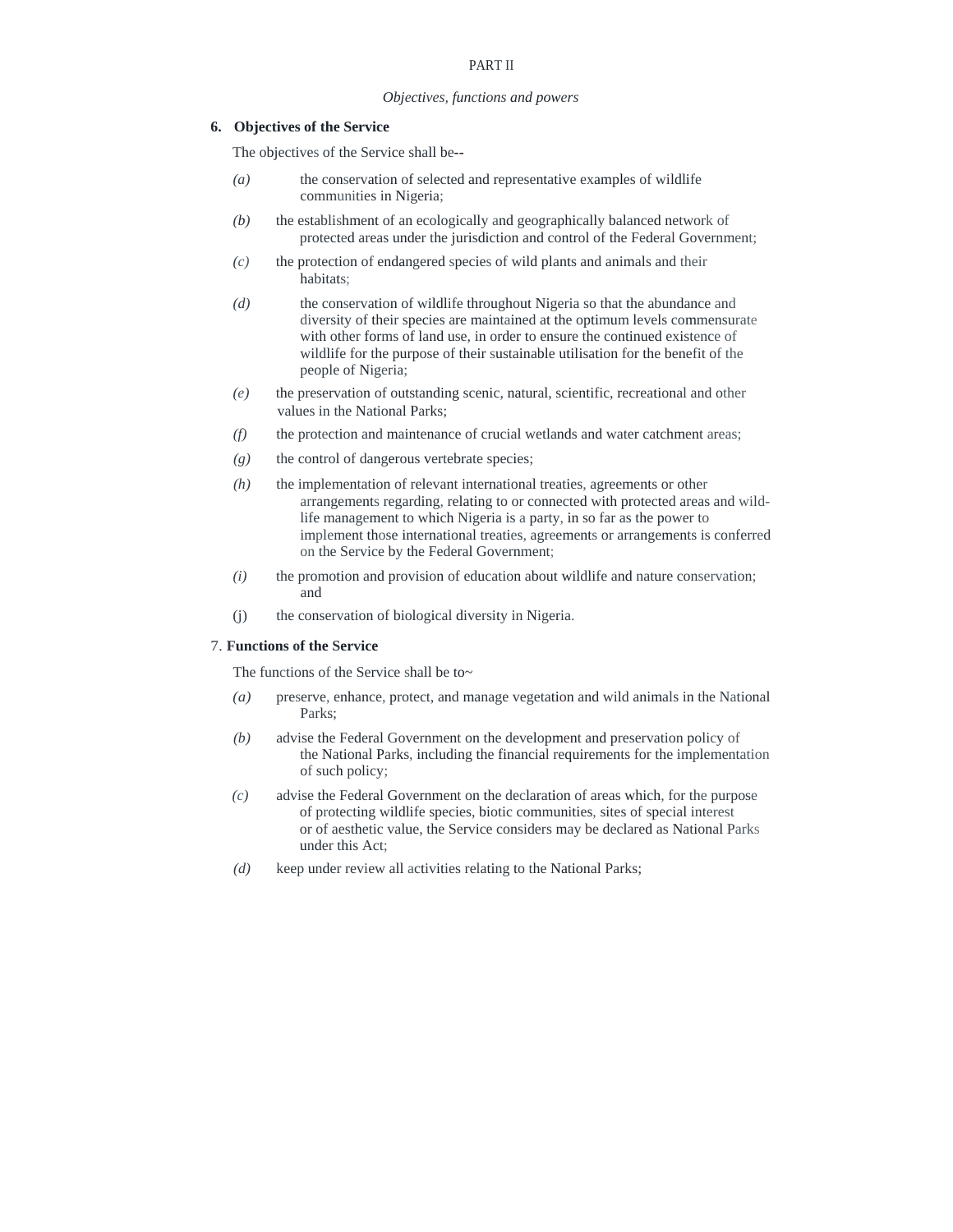- *(e)* ensure the implementation of the National Parks Policy of the Federal Government;
- (f) prepare surveys and maintain up-to-date records of all the existing facilities for the growth and protection of the *fauna* and *flora* in the National Parks, for zoological or botanical species, and for wild or domesticated animals and advise the Federal Government and State Governments on their adequacy and efficient utilisation in the interest of the national economy;
- *(g)* promote, develop and carry out research on the wildlife resources of Nigeria, with a view to promoting optimum utilisation and management of the wildlife;
- *(h)* encourage general education in the knowledge of wild and domestic animals, *fauna* and *flora* and vegetation by publishing or sponsoring the publication of the results of research, particularly in relation to problems affecting Nigeria;
- (i) encourage the general public to visit the National Parks and the study of nature afforded in the National Parks, thereby popularising them as tourist attractions;
- (j) co-operate with other agencies to promote and develop alternatives to wildlife as a source of protein and income for the rural population;
- *(k)* implement relevant international conventions and obligations;
- (I) co-ordinate the activities of the various National Parks Management Committees;
- *(m)* administer and enforce this Act to attain its purpose; and
- *(n)* carry out such other activities which, in the opinion of the Service, will facilitate the performance of its functions under this Act.

# 8. Powers of **the** Service

The Service shall have power to--

- *(a)* acquire or dispose of any property, movable or immovable;
- *(b)* pay remuneration (including pensions), allowances, expenses and any other benefit to members of the Board and employees of the Service or any other persons, in accordance with such scales as may be determined by the Service with the approval of the Minister; and
- *(c)* do anything which in its opinion is calculated to facilitate the performance of its functions under this Act.

## PART III

### *Staff of the Service*

# 9. Conservator-General of **the National Park** Service

(I) There shall be for the Service a Conservator-General who shall be appointed by the President, on the recommendation of the Minister.

(2) A person shall not be qualified for appointment as a Conservator-General unless he possesses outstanding qualifications and has at least ten years' experience in protected area and wildlife management.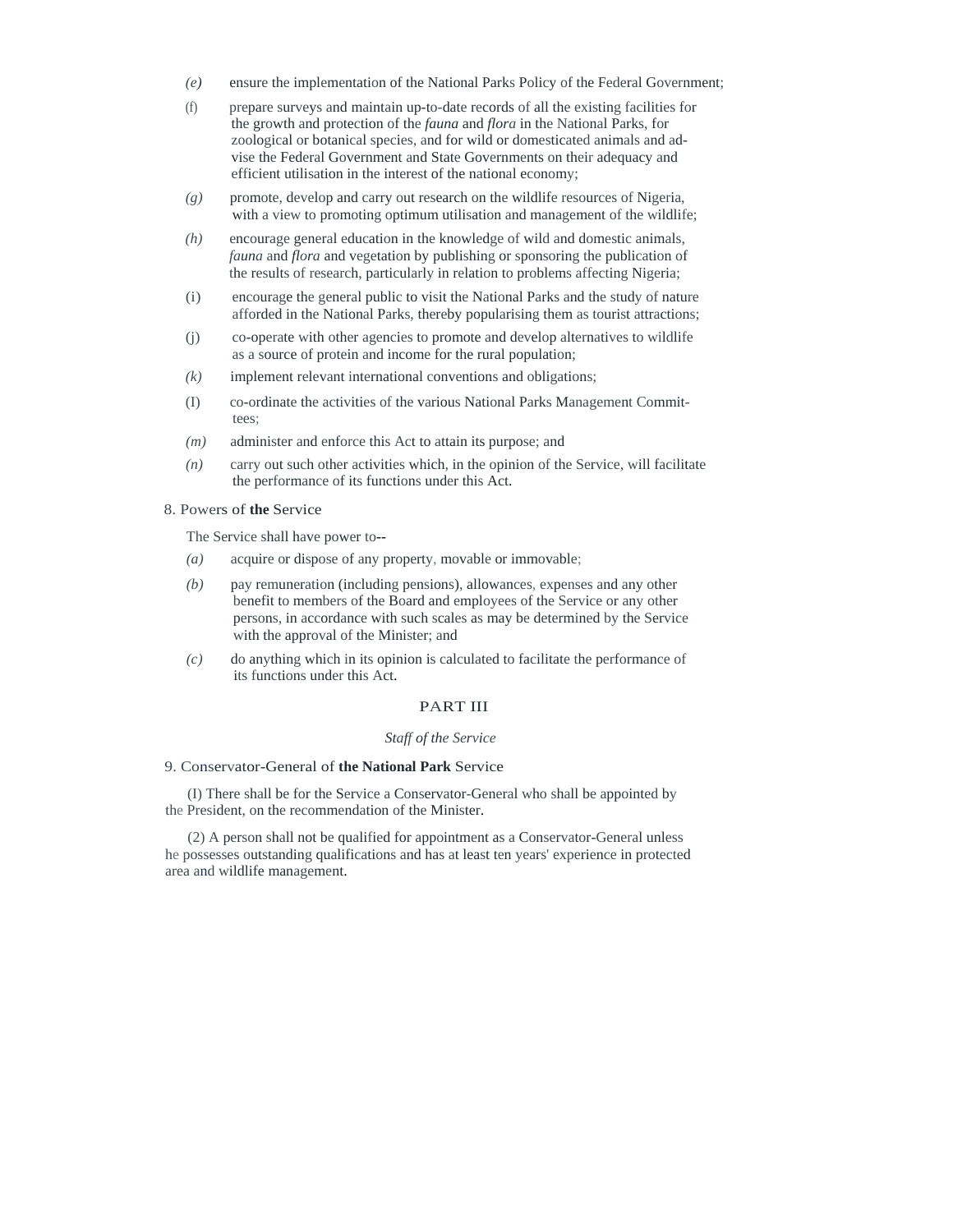(3) The Conservator-General shall be the chief executive of the Service and be responsible->

- (a) for the execution of the policies of the Service;
- $(b)$  for the day-to-day administration of the Service;
- *(c)* for co-ordinating the work of the Secretariat of the Service and the Directors of the National Parks;
- *(d)* subject to the general or special directions of the Board, for carrying out the provisions of this Act; and
- *(e)* performing such other functions as the Board or Minister may, from time to time, assign to him in relation to this Act.

(4) The Conservator-General shall hold office in the first instance for a term of five years and may be reappointed for such further terms as the President may, from time to time, determine.

(5) Subject to this section, the Conservator-General shall hold office on such terms as to emolument and otherwise as may be specified in his letter of appointment, as approved by the President.

(6) Notwithstanding the provisions of subsection (4) of this section, the Conservator-General may be removed from office by the President-

- *(a)* for inability to discharge the functions of his office (whether arising from infirmity of mind or body or any other cause) or for misconduct; or
- *(b)* if he is satisfied that it is not in the interest of the Service or the public for him to continue in office.

### **10. Secretary and other staff**

(1) The Board shall appoint a secretary to the Board who shall not be a member of the Board and shall-

- *(a)* be a legal practitioner;
- *(b)* be subject to the control and supervision of the Board and the Conservator-General; and
- *(c)* keep the books and records and conduct the correspondence of the Board and perform such other duties as the Board or the Conservator-General may, from time to time, direct and without prejudice to the generality of the foregoing, the secretary shall be responsible for the following, that is---
	- (i) making arrangement for meetings of the Board;
	- (ii) preparing the agenda and minutes of meetings of the Board;
	- (iii) conveying the decisions of the Board; and
	- (iv) such other functions as may be assigned to him by the Board and the Conservator-General.

(2) Notwithstanding the provisions of subsection (I) of this section, the Board shall have power to appoint for the Service either directly or on secondment from any public or civil service of the Federation such number of employees as may, in the opinion of the Board, be required to assist the Service in the discharge of any of its functions under this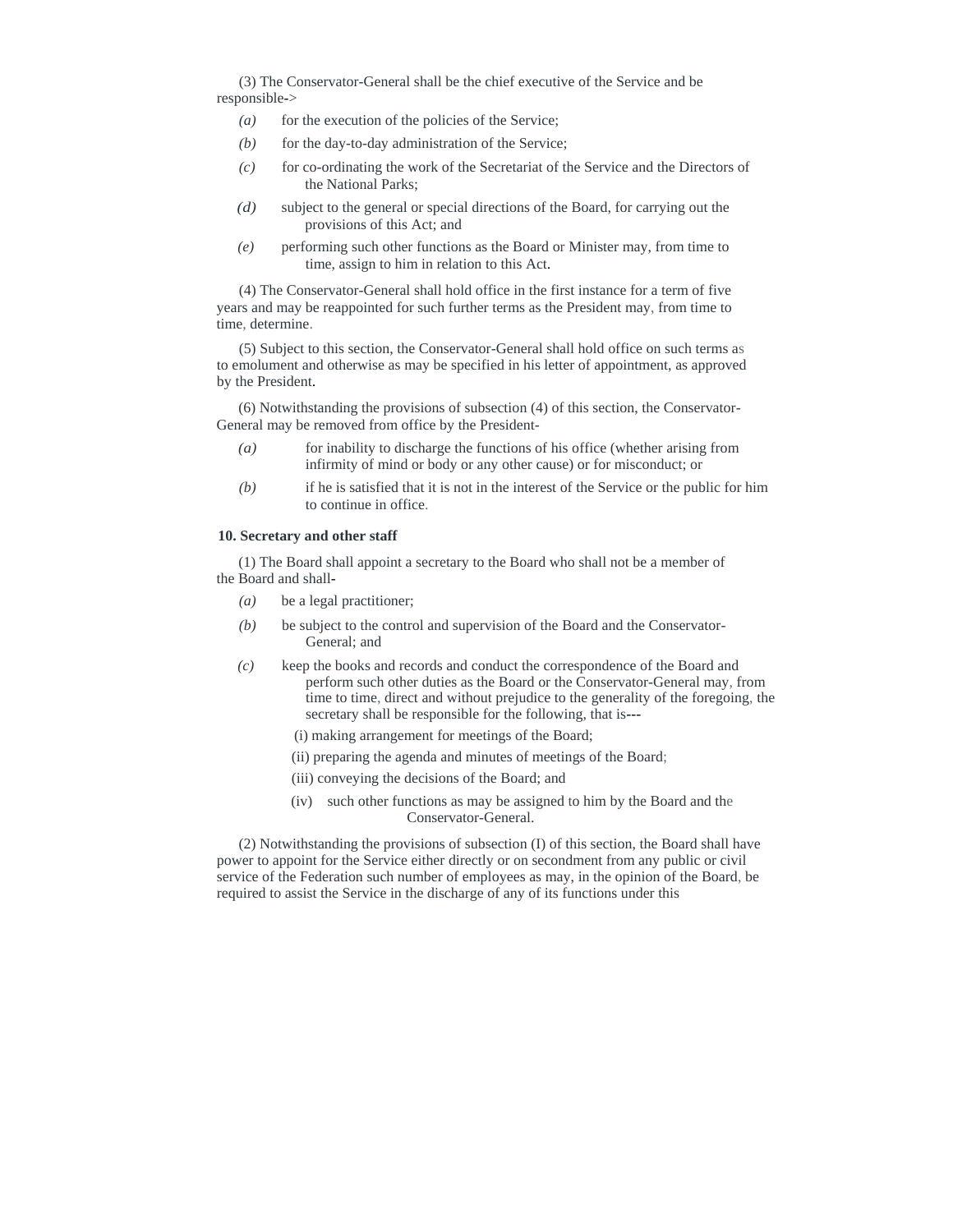(3) The terms and conditions of service and remuneration of the secretary and other employees of the Service shall be determined by the Service after consultation with the Minister.

(4) Any person who immediately before the coming into force of this Act is the holder of any office either by employment, transfer of service, secondment or posting to the Yankaru National Park under the Principal Act shall have the option of transferring his or her service to the Bauchi State Public Service or remain in the Federal Public Service.

### [National Park Service (Amendment) Act, 2006.]

(4) All issues related to the welfare, conditions of service, staff regulations and pensions amongst others of the staff transferring to the Bauchi State Public Service shall at the commencement of this Act be transferred to the Bauchi State Government. [National Park Service (Amendment) Act, 2006.]

#### **11.** Application of the Pensions Act

(I) It is hereby declared that service in the employment of the Service shall be pensionable under the Pensions Act, and accordingly, employees of the Service shall, in respect of their services, be entitled to pensions, gratuities and other retirement benefits as are prescribed thereunder.

[Cap. P4.]

(2) Notwithstanding the provisions of subsection (I) of this section, nothing in this Act shall prevent the appointment of a person to any office on terms which preclude the grant of a pension and gratuity in respect of that office.

(3) For the purposes of the application of the Pensions Act, any power exercisable thereunder by a Minister or other authority of the Federal Government (not being the power to make regulations under section 23 thereof) is hereby vested in and shall be exercisable by the Service and not by any other person or authority.

(4) Subject to subsection (2) of this section, the Pensions Act shall, in its application by virtue of subsection (3) of this section to any office, have effect as if the office were in the civil service of the Federation.

### 12. Fund of the Service

(I) The Service shall establish and maintain a fund from which shall be defrayed all expenditures incurred by the Service.

(2) There shall be paid and credited to the fund established in pursuance of subsection (I)

of this section-

- *(a)* such sums as may be granted to the Service by the Federal Government;
- *(b)* such sums as may be raised for the general purposes of the Service;
- *(c)* all moneys accruing to the Service by any means, including grants-in-aid,

endowments and donations;

- *(d)* all charges, dues, fees or other amounts collected by the Service;
- *(e)* all interests on moneys invested by the Service;
- (f) such other moneys as may, from time to time, accrue to the Service.

#### **13. Accounts, audit and estimate**

(I) The Service shall keep proper accounts in respect of each year and proper records in relation to those accounts and shall cause to be prepared in each year-

- *(a)* a statement showing the income and expenditure of the Service for the immediate preceding year; and
- *(b)* a statement of all the assets and liabilities of the Service as at the last day of the immediate preceding year.

(2) The Service shall cause every statement prepared under this section to be audited within six months after the end of the year to which the statement relates, by auditors appointed from the list and in accordance with the guidelines supplied by the Auditor-General for the Federation.

(3) The Service shall submit to the Minister, not later than 31 October in each year,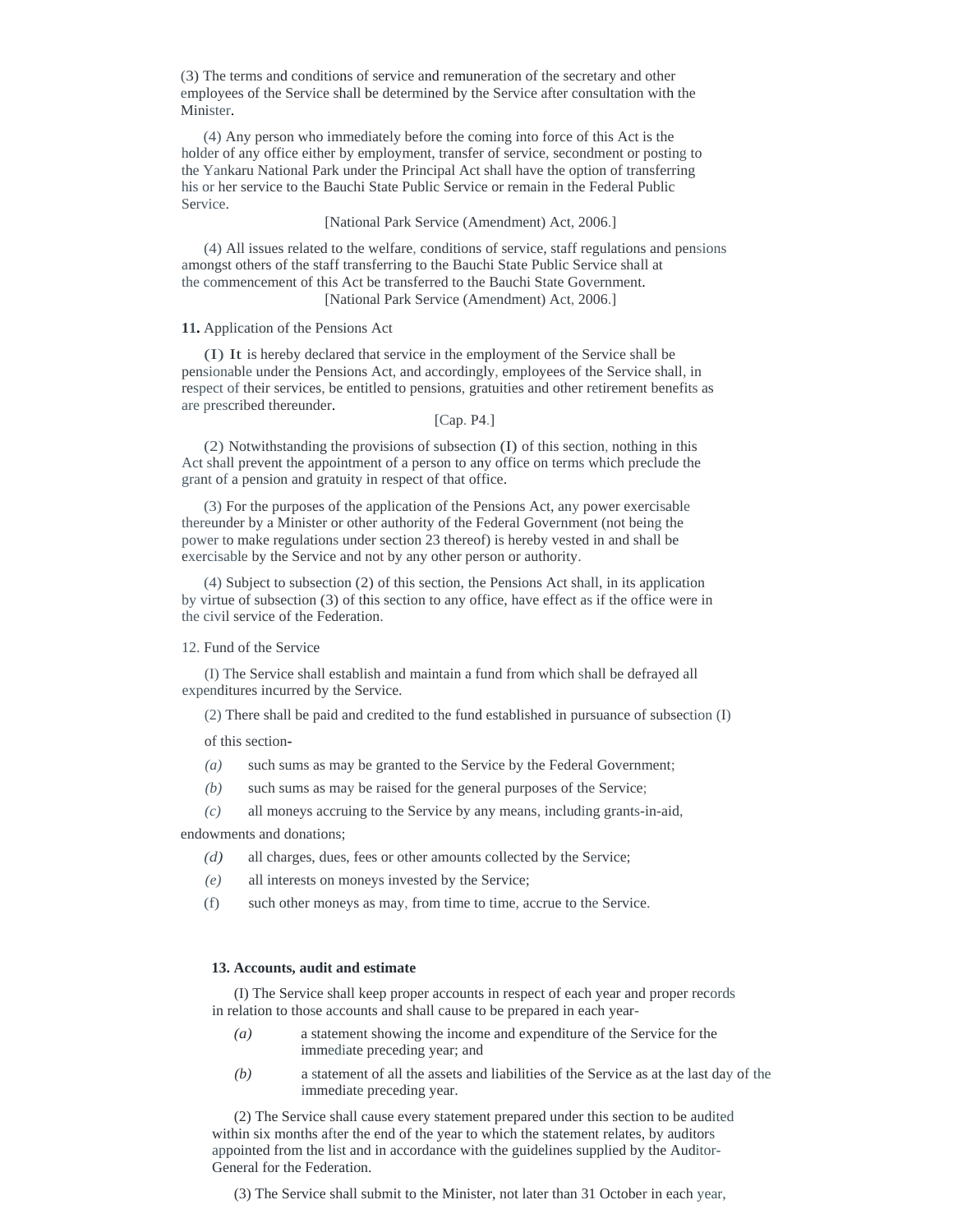an estimate of its expenditure and income during the next succeeding year.

#### **14. Annual report**

(1) The Service shall prepare and submit to the Minister, not later than six months after the end of the year a report, in such form as the Minister may direct, on the activities of the Service during the immediate preceding year and shall include in the report a copy of the audited accounts of the Service for that year and the auditor's report thereon.

(2) The Minister shall cause a copy of each report made to him under this section to be laid before the President.

# **15. Power to borrow**

(1) The Service may, with the consent of the Minister or in accordance with the general guideline approved by the Minister, borrow by way of loan or overdraft from any authorised source any moneys required by the Service for meeting its obligations and discharging its functions under this Act.

(2) The Service may, without the consent or authority referred to in subsection (1) of this section, borrow by way of loan or overdraft, where the sum or the aggregate of the sums involved at anyone time does not exceed N5,OOO,OOO.

#### **16. Power to invest**

(1) The Service may, subject to the provisions of this Act and the conditions of any trust created in respect of any property, invest all or any of its funds with the like consent or general authority referred to in subsection (I) of section 15 of this Act.

(2) The Service may invest any of its surplus funds in such securities as may be permitted by law.

### **17. Power to accept gifts**

(1) The Service may accept gifts of land, money or other property or things within and outside Nigeria, upon such terms and conditions, if any, as may be specified by the person or organisation making the gifts.

(2) The Service shall not accept any gift if the terms and conditions attached by the person or organisation making the gift are inconsistent with its functions under this Act.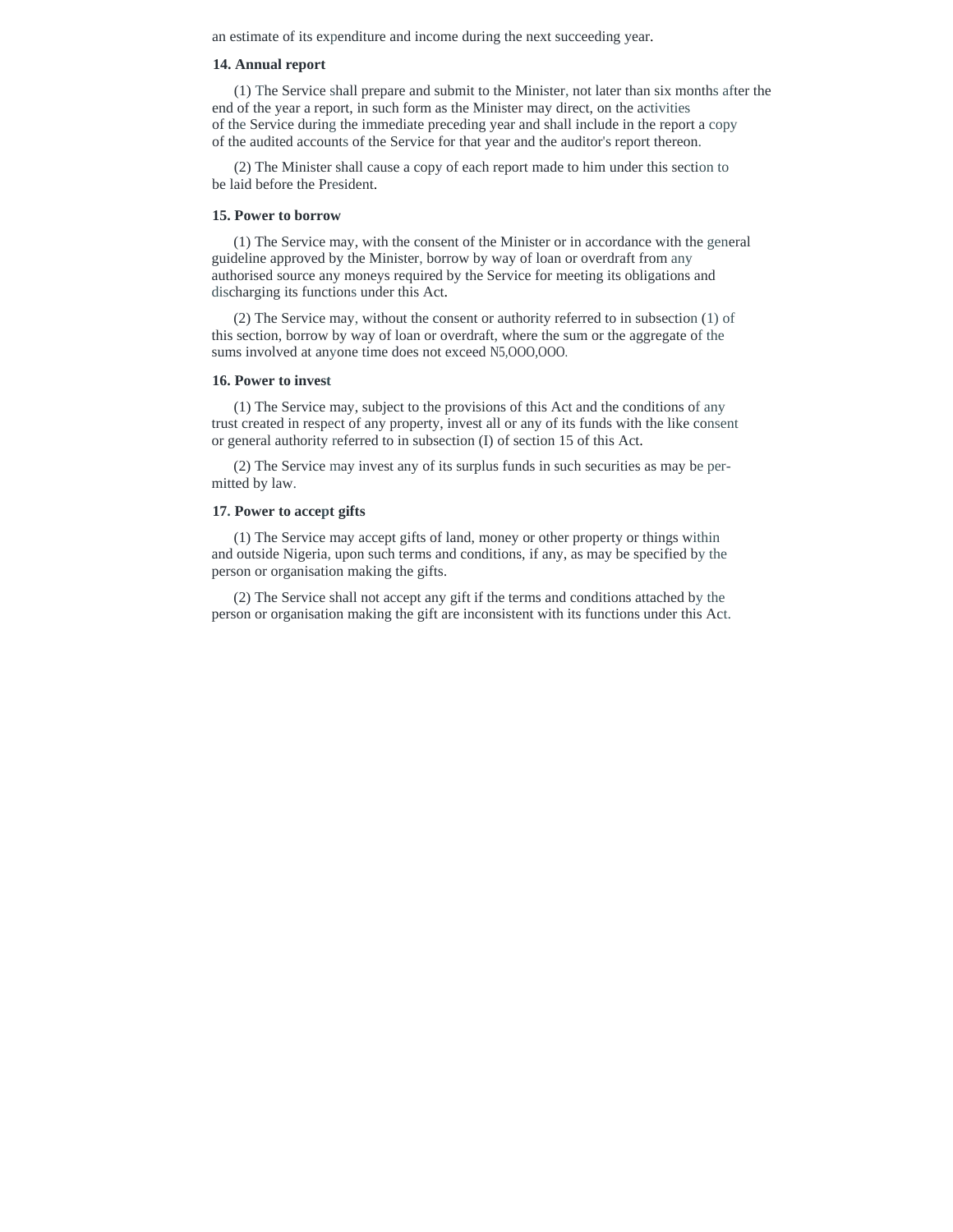# PART IV

#### *Establishment, Management, etc., of National Parks*

18. Establishment of National Parks

(I) Subject to this Act, the President with the concurrence of the National Assembly, may by order published in the *Gazette-*

[National Park Service (Amendment) Act, 2006.]

- *(a)* declare such areas in the Federation as he may deem fit as National Parks which shall be subject to the provisions of this Act; or
- *(b)* alter the boundaries of an existing National Park.

(2) An order made under subsection (I) of this section shall---

- *(a)* set out the situation and limits of each National Park;
- *(b)* specify the interim management policy for the National Park; and
- *(c)* specify the classification of the National Park.

19. Procedure for establishing or altering the boundaries of National Parks

(I) A proposal to establish or alter the boundaries of a National Park shall be accompanied by-

- *(a)* a positive environmental impact assessment report;
- *(b)* a recommendation based on the report of a comprehensive study of the matter by or under the direction of the Service, approved by the Minister;
- *(c)* the consent to the proposed establishment or alteration--

(i) of the Governor, where the National Park falls within the territory of one State;

(ii) of a majority of the Governors of the States within whose territories the National Park is located, where the National Park falls within the territories of two or more States.

(2) If the conditions listed in subsection (I) of this section are complied with and the President is satisfied that the establishment or alteration is desirable in the circumstances he shall by order published in the *Gazette~* 

- *(a)* establish the National Park; or
- *(b)* effect the proposed alteration or such alteration falling short of the proposed alteration as may best seem fit to him in the circumstances.

### 20. Ownership of **wild** animals.

(I) The ownership of every wild animal and wild plant existing in its natural habitat in a National Park and anything whatsoever, whether of biological, geomorphological or historical origin or otherwise, existing or found in a National Park is hereby vested in the Federal Government and subject to the control and management by the Federal Government for the benefit of Nigeria and mankind generally.

(2) Where the wild animal, wild plant or other thing is lawfully taken pursuant to a licence issued under this Act, the ownership of the animal, plant or thing shall, subject to the provisions of this Act, vest or continue to be vested in the licensee.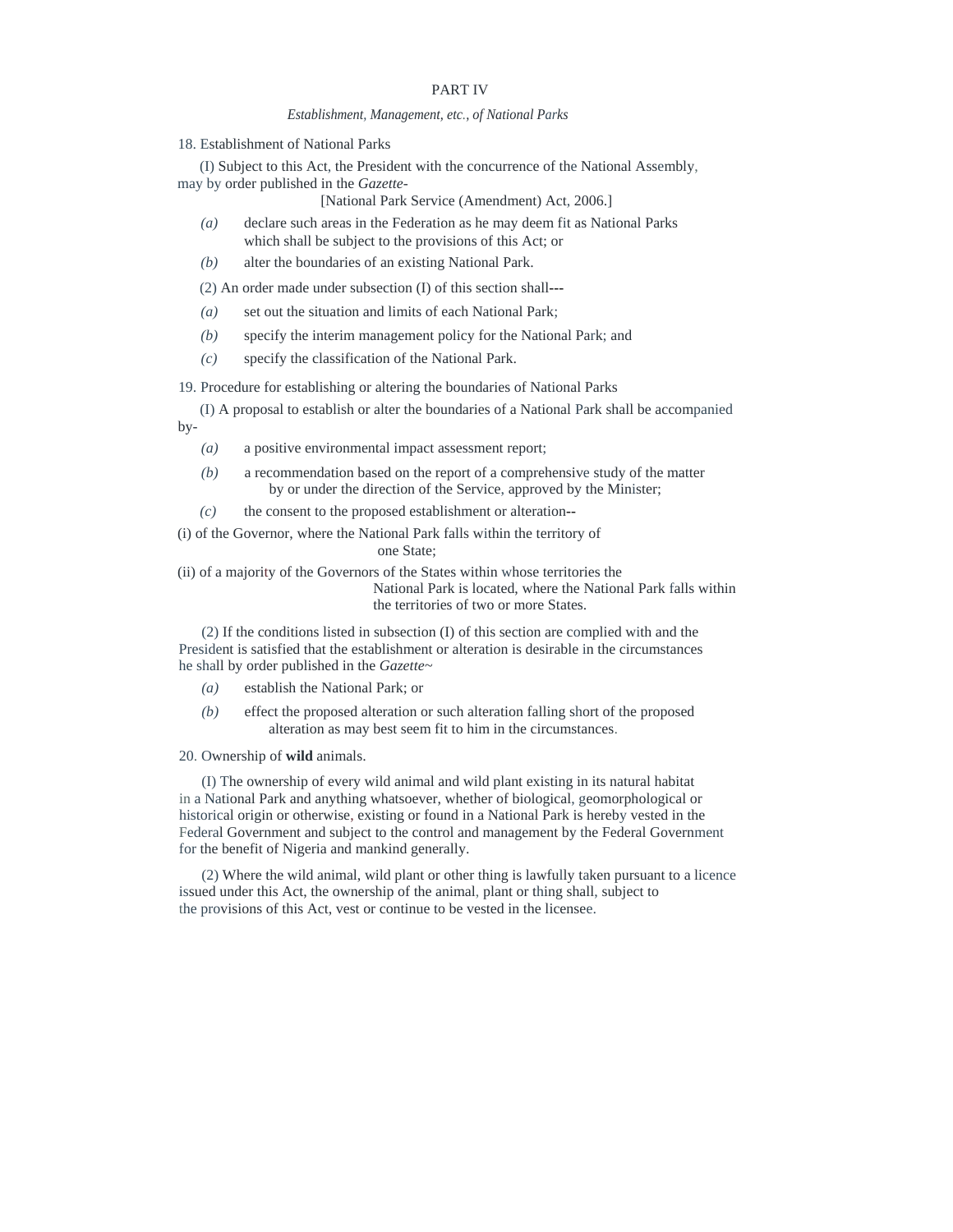(3) Except with authority under a licence, nothing in this section shall be deemed to transfer to any person the ownership of a wild animal found dead or dying, or of a wild plant that has been cut down.

(4) If a person takes a wild animal or wild plant in contravention of this Act, the ownership of that animal or plant shall not be transferred to that person.

(5) A wild animal found outside a National Park shall not by reason only of its being found near the National Park be deemed to be the property of the Federal Government, unless it is shown to be in the course of a recognised natural migratory route or pattern to or from the National Park.

(6) Nothing in this Act shall be deemed to confer any right to damages or compensation on a person who alleges that he has suffered injury from or due to the activities of a wild animal or wild plant shown to be the property of the Federal Government otherwise than as provided in this Act.

*Establishment, composition, etc., of National Parks Management Committee, etc.* 

## **21. Establishment of National Park Management Committees**

(1) There is hereby established for each National Park a committee to be known as the National Park Management Committee (in this Act referred to as "the Management Committee") which shall consist of-

- *(a)* a chairman who shall have a good knowledge of the National Park, to be appointed by the Minister, on the recommendation of the Governor of the State in which the National Park is located;
- *(b)* the Director of Forestry of the State concerned;
- *(c)* one person to represent the Ministry charged with responsibility for matters relating to land in the State concerned;
- *(d)* one person to represent the Conservator-General of National Parks;
- *(e)* one person to represent the zonal office of the Nigerian Tourism Development Corporation;
- *(j)* one person, with recognised qualifications, experience or specialisation in matters relevant to conservation, preservation or protection of wildlife and natural resources to represent the academic or research institutions located in the State concerned;
- *(g)* one person to represent conservation non-governmental organisations in the State concerned;
- *(h)* one person to represent the State Tourism Board;
- (i) two persons to represent public interest in the State concerned;
- (j) the Director of the National Park.
- (2) A member of the Management Committee, other than an *ex officio* member-
- *(a)* shall be appointed by the Minister, on the recommendation of the Governor of the State concerned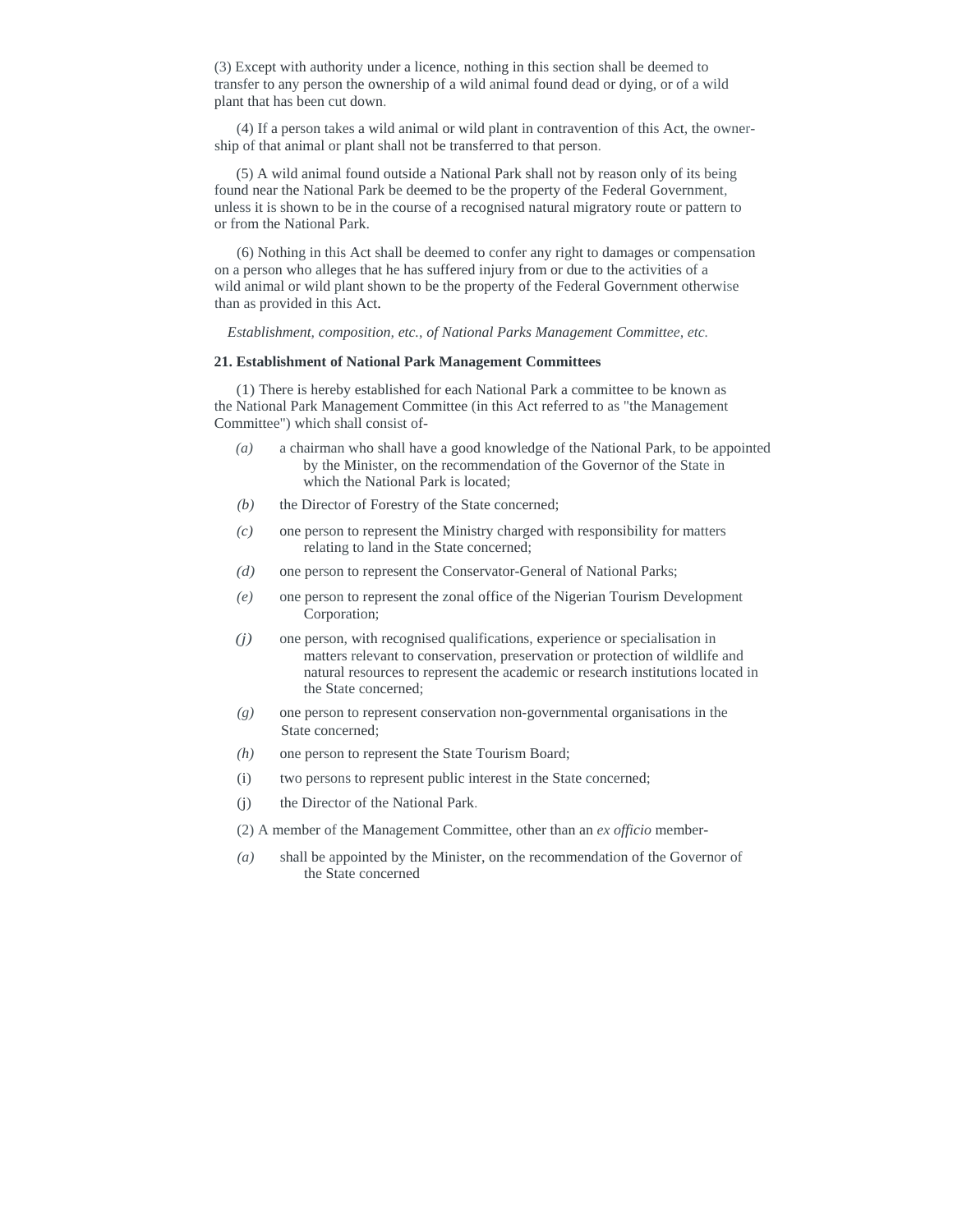- *(b)* shall hold office for a term of four years on such terms and conditions as may be specified in his letter of appointment;
- *(c)* may be reappointed for a further term of four years.

(3) Where a National Park is located within the territories of two or more States--

- *(a)* the Minister shall apportion the seats on the Management Committee between those States in such proportion as may appear to him best in the circumstances; and
- *(b)* the Governor of a State shall make the nomination in respect of a seat apportioned to that State pursuant to paragraph *(a)* of this subsection.
- (4) The quorum of a meeting of the Management Committee shall be six.

(S) Subject to subsection (4) of this section, the Management Committee shall have power to regulate its own procedure and the conduct of its own meetings.

## 22. Functions of the Management Committees

Subject to such directions as may be given from time to time, by the Board, each Management Committee shall assist in implementing the policies of the Service and, in particular, shall-

*(a)* ensure that the National Park is set aside exclusively for the propagation, protection and management of the vegetation and wild animals in the National Park;

*(b)* ensure that hunting, destruction or collection of animals and plants are prohibited in

the National Park except-

- (i) for scientific or management purposes; or
- (ii) in the case of fish, for sporting purposes; and
- (iii) in either case, on the direction and control of the Director;
- *(c)* ensure that an undertaking involving any of the following activities, that is--
	- (i) forestry, agriculture, grazing, mining, excavation or prospecting; or
	- (ii) flight over the National Park at altitudes lower than 200 metres; or
	- (iii) any drilling or levelling of the ground or construction; or
	- (iv) any work which could alter the configuration of the soil or the character of the vegetation; or
	- (v) any water pollution; or
	- (vi) any act likely to harm or disturb the *fauna* and *flora,* including the introduction of zoological or botanical species, whether indigenous or imported, wild or domesticated,

is prohibited except in so far as the activity is necessary for the implementation of the provisions of paragraph *(d)* of this section or for enabling members of the public to visit the National Park; and

*(d)* perform such other functions as the Board may, from time to time, assign to it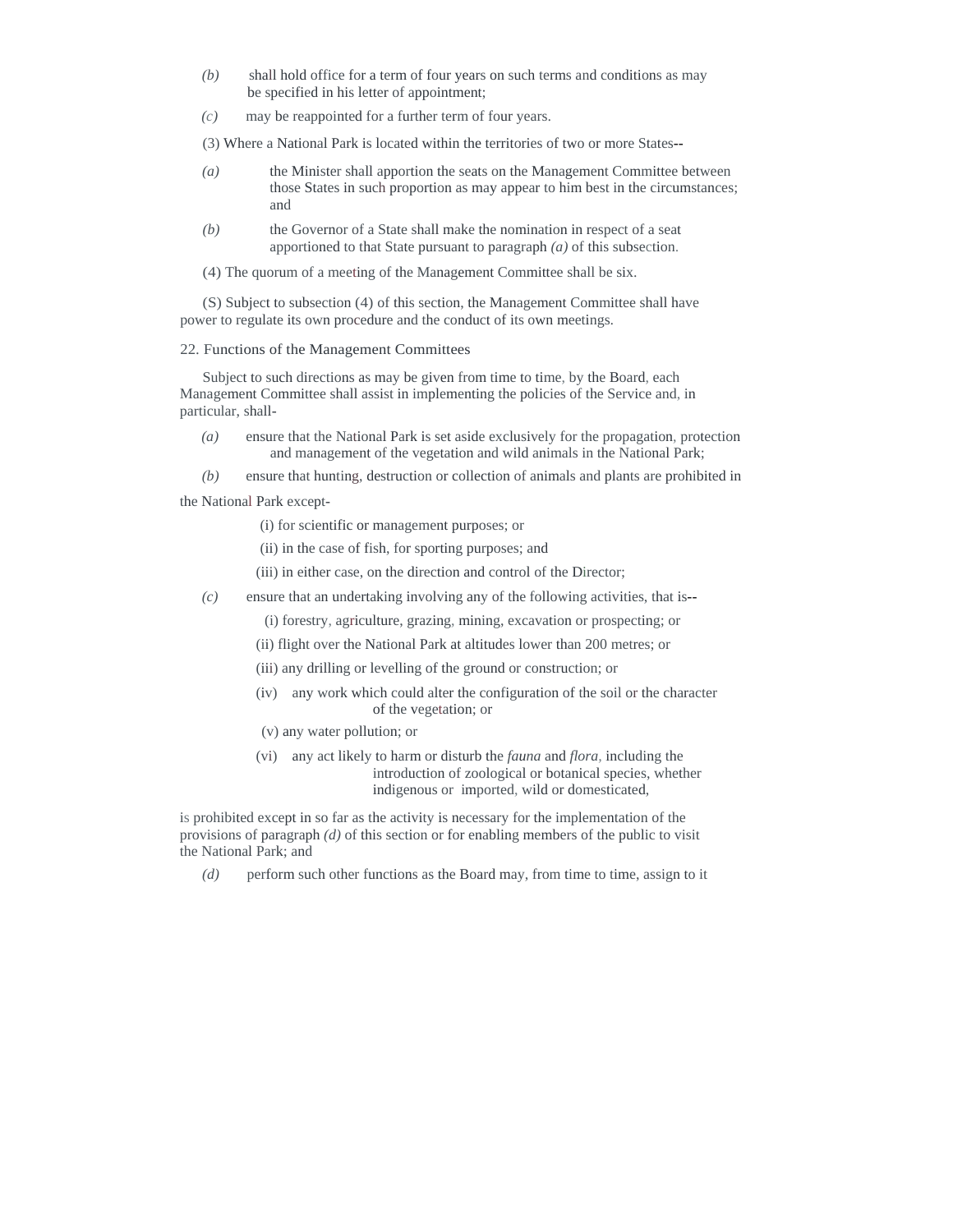#### 23. Powers of Management Committees

Each Management Committee shall, with the approval of the Board, have power to--

- *(a)* regulate access to and use of the National Park by members of the public; and
- *(b)* do anything which in its opinion is calculated to facilitate the performance of its functions under this Act.

## 24. Directors of National Parks

(1) The Service shall appoint for each National Park a director who shall have requisite qualification in wildlife management and a minimum of seven years' experience in protected area management.

(2) The director shall--

- *(a)* be responsible for the day-to-day administration of the National Park;
- *(b)* act as secretary to the Management Committee; and
- *(c)* carry out such other functions as the Management Committee or Board may, from time to time, assign to him.

# PART V

### *Management principles, etc., of National Parks*

25. Management of National Parks to be based on prescribed management principles

(1) Each National Park shall be managed in accordance with--

- *(a)* the management principles prescribed by or under this Act for the class of protected area; and
- *(b)* the interim management policy for the National Park until a management plan is approved for the National Park in accordance with this Act.

(2) The interim management policy for a National Park shall be as specified in the order declaring an area to be a National Park.

(3) The interim management policy for a National Park shall contain a statement of-

- *(a)* the significant cultural and natural resources and values of the National Park;
- *(b)* the proposed management policy for the National Park; and
- *(c)* the proposed use of the National Park.

(4) A National Park may be divided into zones for the purpose of applying in each zone a different management principle that may best ensure the overall management objective for the National Park.

# 26. Management principles of the National Park

Subject to the establishment of different classes of National Parks and the different management principles specified for their management, a National Park shall be managed so as to--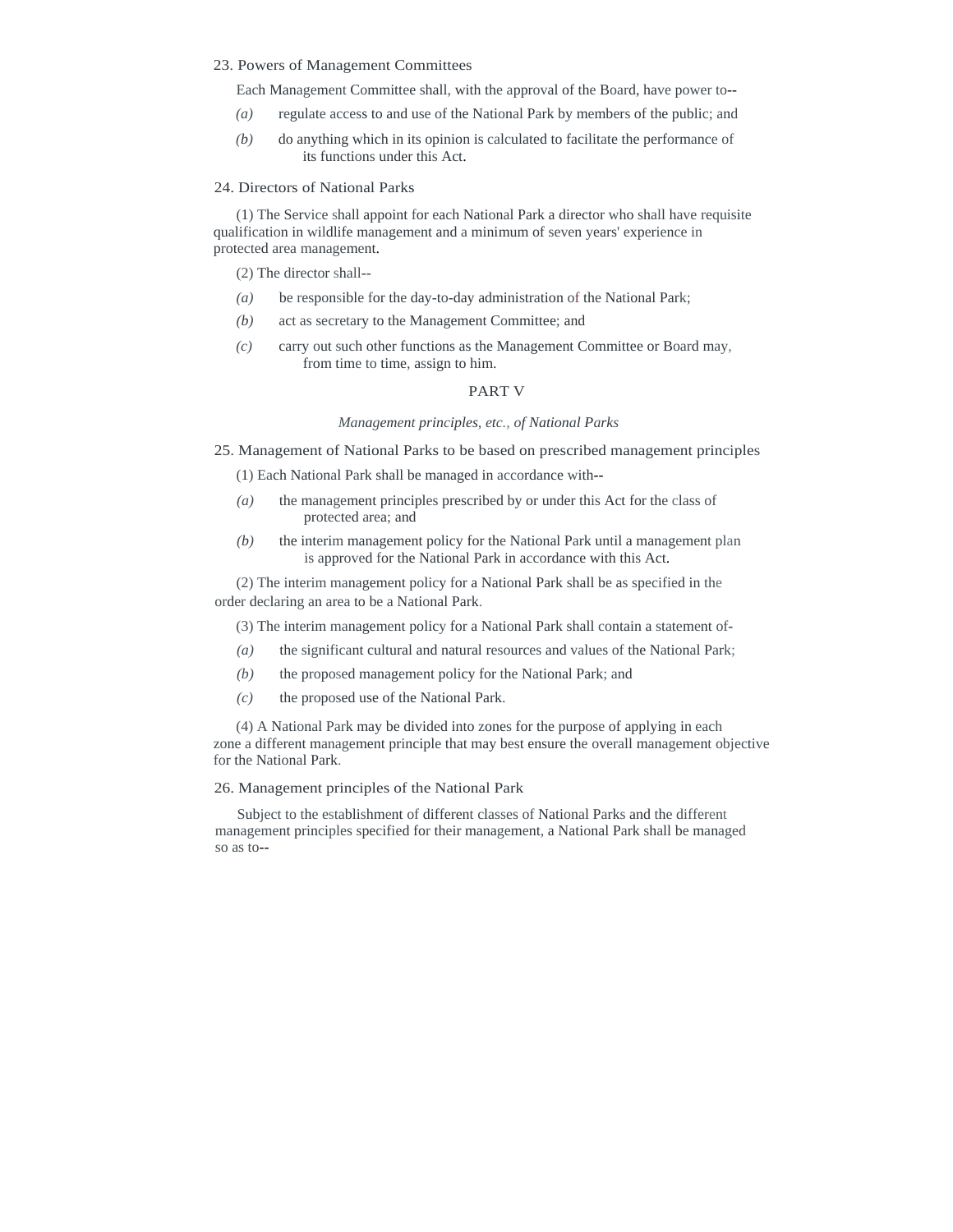*(a)* provide for the permanent preservation, to the greatest possible extent, of its natural condition;

- *(b)* protect and preserve its cultural and natural resources and values; and
- *(c)* ensure that its use shall be nature-based and ecologically sustainable.

### 27. Management **plan** for the National Park

(I) The Management Committee shall, not later than two years after-

- *(a)* the enactment of this Act, in the case of an existing National Park; or
- *(b)* the establishment of a new National Park,

prepare and publish a comprehensive management plan in accordance with internationally accepted standards.

(2) Each management plan shall include--

- *(a)* a map of the National Park indicating proposed facilities;
- *(b)* an inventory of the wildlife, cultural and related natural resources in the National

Park;

- *(c)* an assessment of wildlife population trends in the National Park;
- *(d)* an assessment of wildlife interference and plans for controlling it;
- *(e)* a description of proposed research activities;
- *(j)* a description of proposed infrastructural development, including the construction of facilities for visitors to the National Park;
- *(g)* a description of proposed activities for the management of wildlife resources, including restoration of depleted populations;
- *(h)* plans for the administration of the National Park, including financial and staffing projections;
- *(i)* plans for the development of national and international tourism, where applicable;
- (j) plans for the creation of buffer zones around the National Park;
- $(k)$  plans for public participation in the activities of the National Park;
- (I) plans for the participation of the local communities in the management of the National Park;
- *(m)* plans for promoting and assisting in ensuring environmentally sound and sustainable development in the areas surrounding the National Park, other than the buffer zones, with a view to furthering protection of those areas.

(3) The Management Committee shall, in preparing a management plan, invite, accept and consider all appropriate submissions from interested groups, local authorities and committees and members of the public.

(4) The draft management plan shall be submitted to the Board for its consideration and approval, with or without modifications, not later than three months after its submission.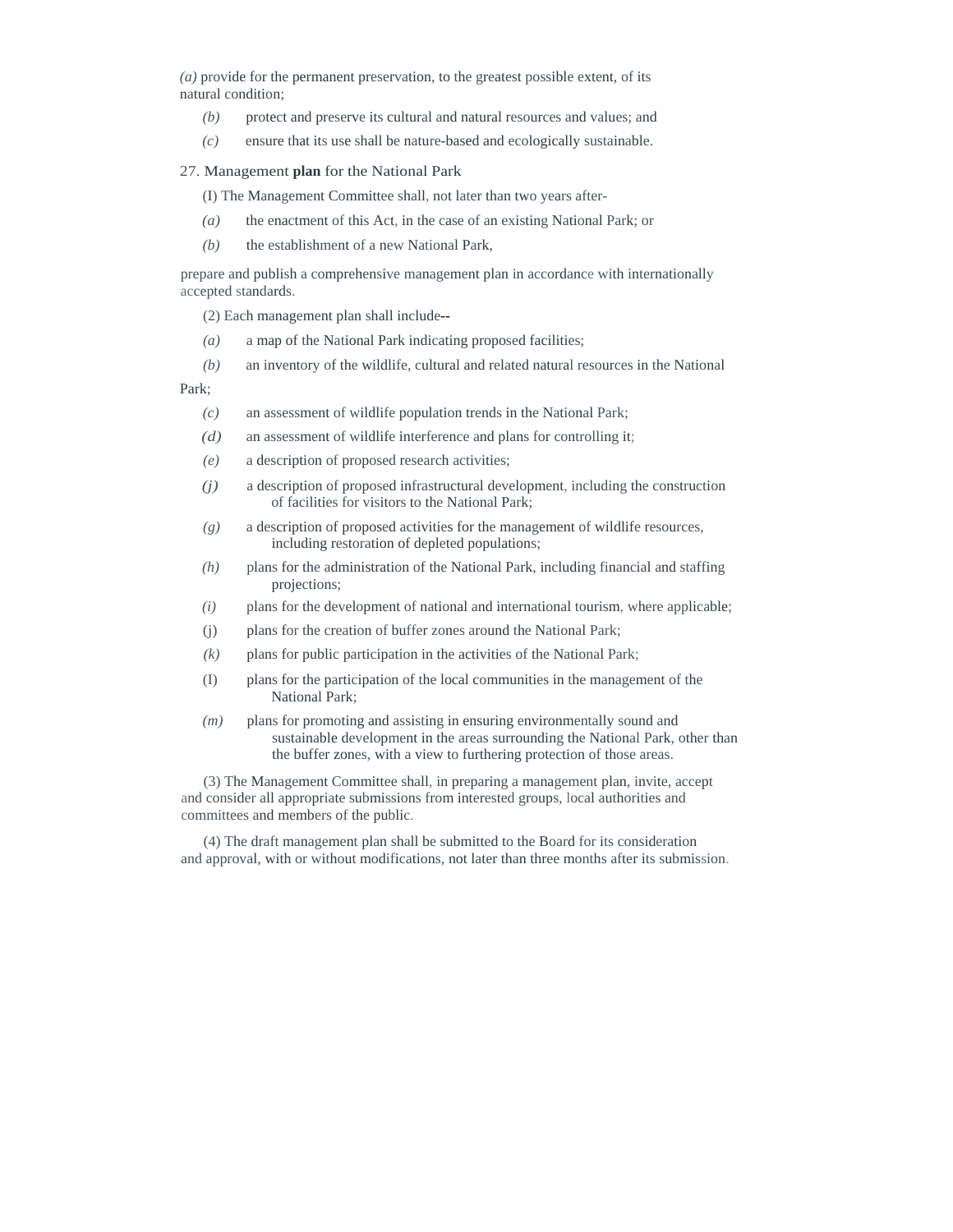(5) A management plan shall be reviewed at intervals of not more than ten years and the procedure for submission and approval by the Board shall be the same as for the management plan.

(6) A copy of the management plan or reviewed management plan shall be available to members of the public on payment of the prescribed fee.

(7) A management plan shall replace an interim management policy as soon as it is approved by the Board.

# **28. System plan**

(1) The Service shall cause to be prepared for the National Parks a system plan which shall include-

- *(a)* the objectives of the network of National Parks;
- *(b)* an outline of what each National Park contributes to achieving those objectives;
- *(c)* identified areas of lapses in the National Parks and proposals for preventing future lapses;
- *(d)* detailed plans for managing each National Park as an integral unit of the network of National Parks; and
- *(e)* such other information as may be required for or as may be practicable in this type of system plan.

(2) The Service shall give notice to members of the public that it proposes to prepare a draft system plan for the National Parks and invite submissions from relevant interest groups, local authorities and communities and members of the public.

(3) The draft system plan shall not become effective until it is approved by the Board and published in the *Gazette.* 

(4) An approved system plan or a reserved system plan, as the case may be, shall remain in operation for at least seven years before review.

# PART VI

# *Offences and penalties*

### **29. Restriction on entry into National Parks, etc.**

(l) A person who, except in accordance with the provisions of this Act, enters into, resides, erects a building or camp in a National Park is guilty of an offence.

(2) The provisions of subsection (1) of this section shall not apply to--

- *(a)* a member of the Board;
- *(b)* an employee of the Service;
- *(c)* a police officer or public officer on specified duty requiring his presence in the National Park;
- *(d)* a person travelling through the National Park along a public road within the confines of the road reserve;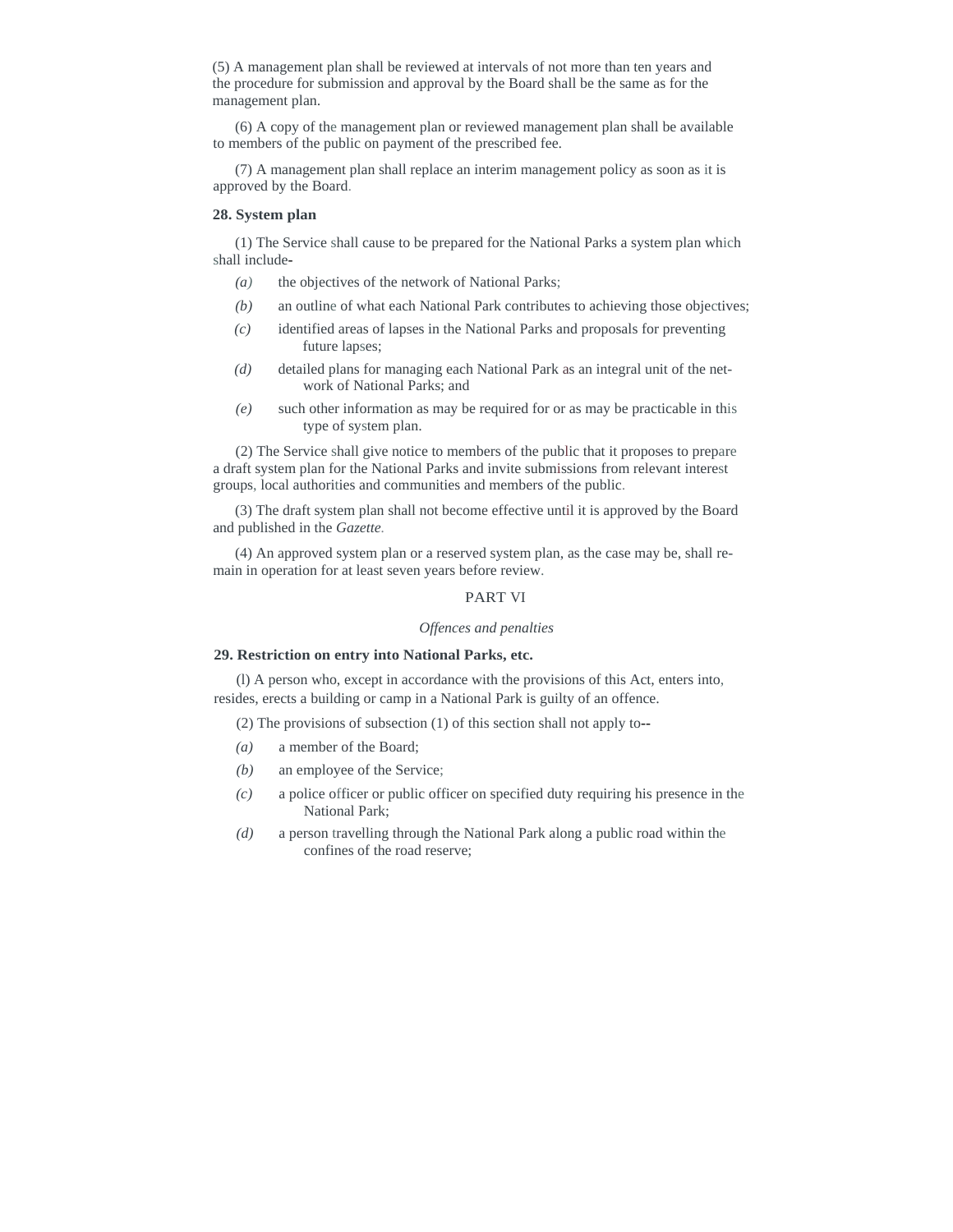*(e)* a person in possession of a permit, issued by the Conservator-General or any other employee of the Service duly authorised in writing by the Conservator-General in that behalf, allowing the person to enter, reside, erect a building or camp in a National Park; and

(f) a person who enters or is admitted pursuant to a regulation made under section 51 of this Act, so however that the member, employee or other person, as the case may be, shall be subject to any relevant regulations made under section 51 of this Act, where appropriate, and shall, except if he is exempted, pay any charge or fee relating to the entering, residing, erecting or camping, as the case may be.

### 30. Restriction on hunting, etc., in the National Parks

(I) A person who, unless authorised to do so under this Act or the regulations made under this Act'--

- *(a)* hunts or captures an animal; or
- *(b)* destroys or collects an animal; or
- *(c)* uproots, burns, strips off the bark or leaves from or otherwise damages a tree or plant; or
- *(d)* sets tire to any grass or herbage or kindles a fire; or
- *(e)* digs, cuts, turns or cultivates the soil or makes a farm or plantation; or
- (f) constructs a dam or weir across a river or stream or otherwise obstructs the channel of a river or stream; or
- *(g)* introduces a chemical or otherwise causes any form of pollution; or
- *(h)* removes from or damages the nest of a bird or reptile; or
- (i) fishes or attempts to kill any fish; or
- (j) is in possession of a wild animal, bird or reptile, dead or alive; or
- *(k)* is in possession of, uses, or sets a snare, net trap or any other instrument for the purpose of capturing or killing an animal; or
- *(I)* drives, stampedes or in any way disturbs unnecessarily any animal; or
- *(m)* carries out an undertaking connected with forestry, agriculture, grazing or excavation; or
- *(n)* does any levelling of the ground or construction or any act tending to alter the configuration of the soil or the character of the vegetation; or
- *(0)* does an act likely to harm or disturb the *fauna* or *flora;* or
- *(p)* engages in drilling, mining, prospecting or exploration of any kind of natural resources; or
- *(q)* uses any bait, decoy, hide, blind or any calling device whatsoever to bring animals closer for the purpose of hunting them; or
- *(r)* uses or is in possession of a motor vehicle's dazzling or artificial light or radio communication; or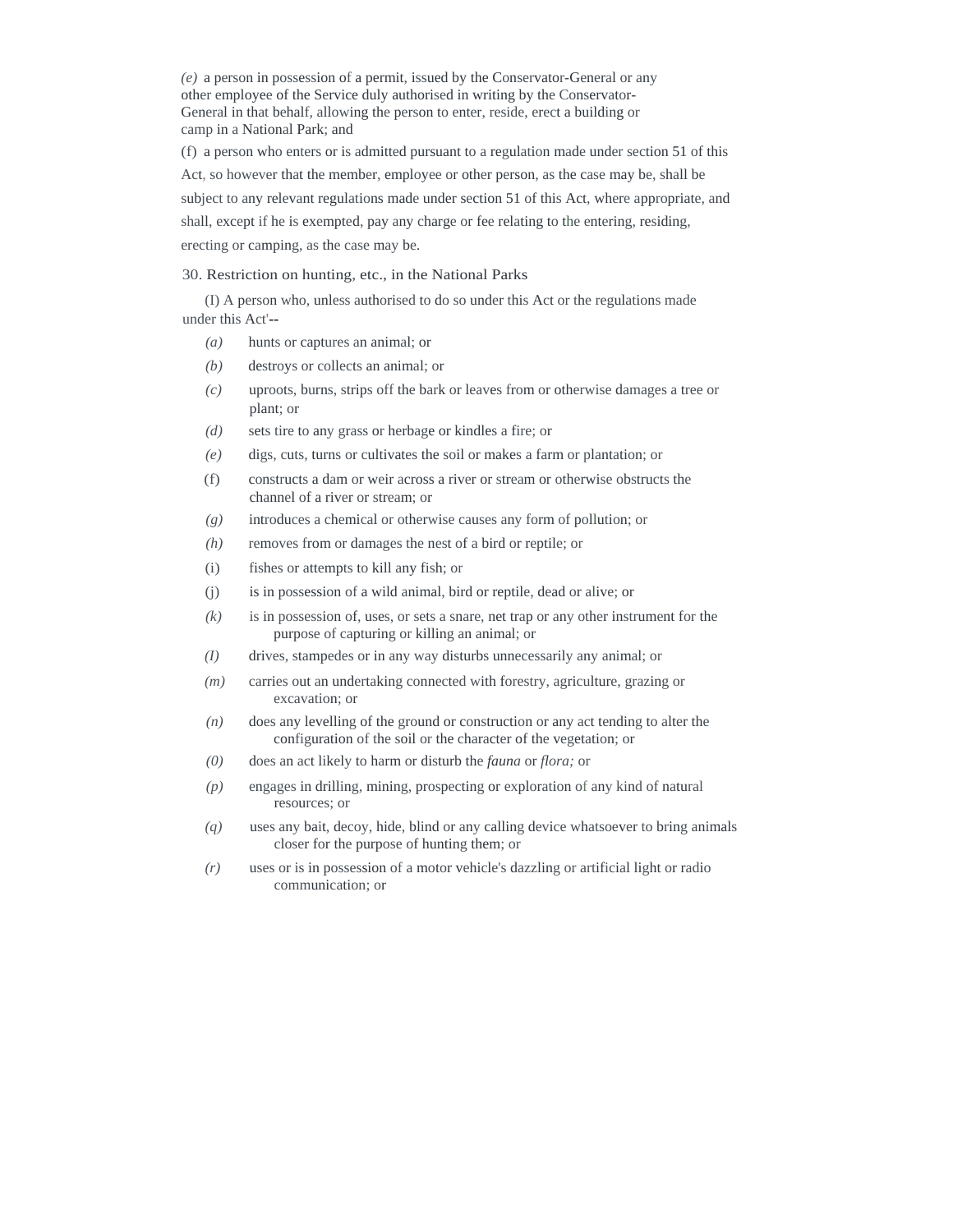*(s)* damages or removes a material that is of geological, prehistoric, archaeological, historical or scientific interest, in a National Park, is guilty of an offence under this Act.

(2) A person who flies any kind of aircraft at an altitude lower than 200 metres over a National Park is guilty of an offence under the Act.

(3) The Conservator-General or any other employee of the Service, duly authorised by the Conservator-General in that behalf, may issue a permit to a person to fish in a National Park.

(4) The Conservator-General may issue a permit to a person authorising the person, under the direction of the Conservator-General, to hunt wild animals in a National Park-

*(a)* if the Conservator-General is satisfied that--

 (i) a wild animal ought to be hunted for the better preservation of other animal life in the National Park; or

(ii) a wounded animal ought to be destroyed; or

*(b)* in order to ensure that the population of a particular species does not exceed the carrying capacity of the National Park.

(5) A permit issued pursuant to subsection (4) of this section shall specify the species and number of wild animals which may be hunted under the permit.

(6) The Conservator-General may at any time, in his absolute discretion, revoke or cancel a permit issued pursuant to subsection (3) or (4) of this section.

(7) This section shall not apply to an employee of the Service or any other public officer or police officer acting in the performance of his duties under this Act or any other written law.

31. Restriction on weapons, etc., in the National Parks

(1) A person in a National Park who-

- *(a)* without a permit issued under this section; or
- *(b)* in breach of any express condition of a permit issued under this Act; or
- *(c)* in breach of a regulation made pursuant to this Act,

conveys into a National Park or, being within the confines of the National Park, is in possession of, carries or uses for any purpose, any firearm, spear, bow, arrow or other weapon, explosive, snare, net trap or poison, or sets out any snare, net trap or other instrument for the purpose of capturing or killing an animal, is guilty of an offence under this Act.

(2) The Conservator-General or any other employee of the Service duly authorised in that behalf by the Conservator-General may, subject to such conditions as he may deem fit, issue a permit to a person--

- *(a)* to convey into a National Park; or
- *(b)* within the confines of the National Park, to possess, carry or use,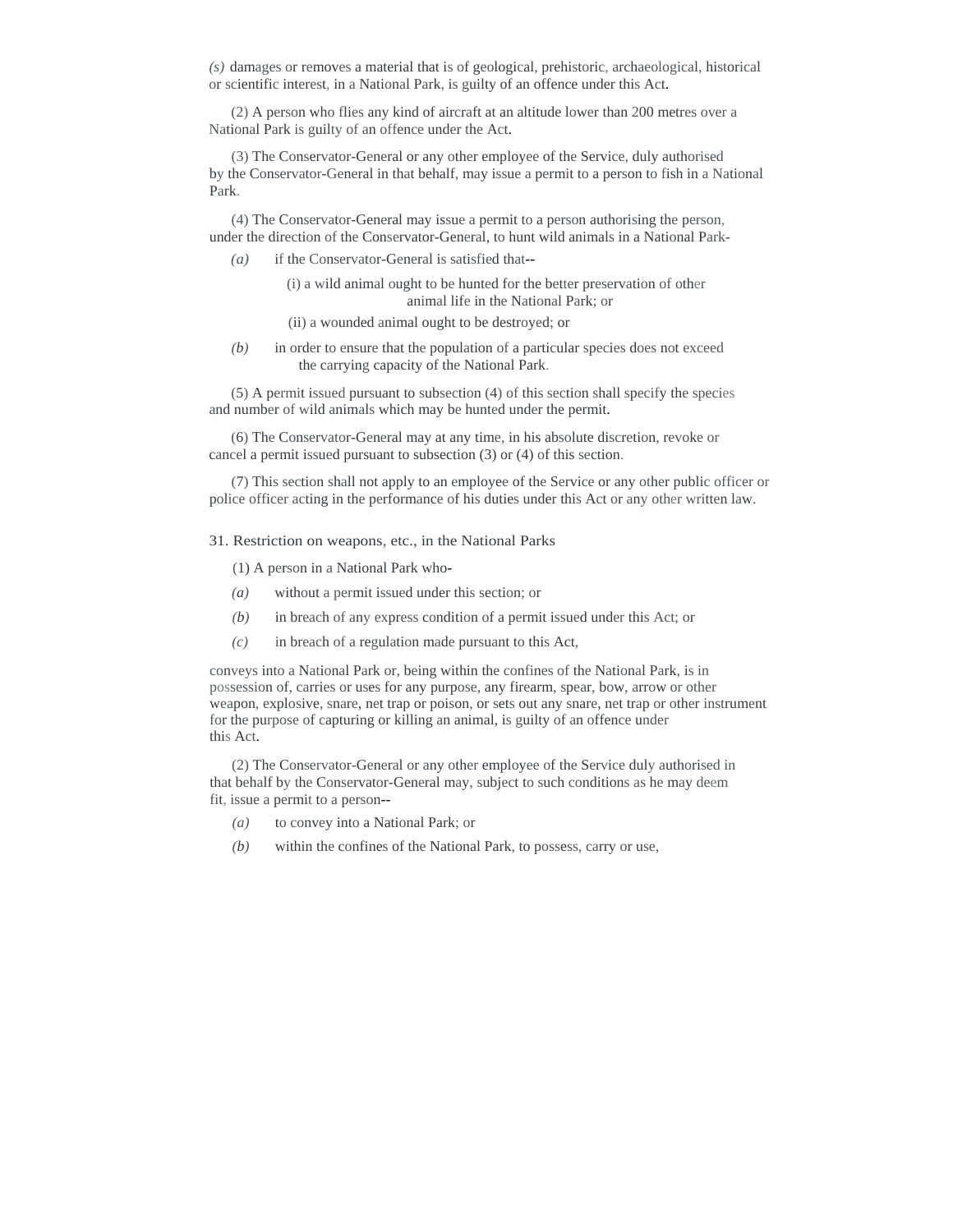for a purpose expressly stated in the permit, any firearm, spear, bow, arrow or other weapon or any explosive, snare, net, trap or poison, as the case may be.

(3) A permit issued under subsection (2) of this section shall be valid for the period specified in the permit.

(4) In a charge for a contravention of this section, the onus of proving that the conveyance into or possession, carriage or use in a National Park of any firearm, spear, bow, arrow or other weapon or of any explosive, snare, net, trap or poison, as the case may be, was lawful, shall be on the person charged.

(5) The provisions of subsections (I), (2) and (4) of this section shall not apply to an employee of the Service or any other public officer or police officer acting in the performance of his duties under this Act or any other written law.

32. Prohibition of introduction of wild animals into National Park

(1) A person who, without the consent of the Conservator-General, conveys, drives or introduces a wild animal, whether indigenous or imported, into a National Park is guilty of an offence under this Act.

(2) If an employee of the Service finds, in a National Park, a wild animal which was driven, conveyed or introduced into the National Park in contravention of subsection (I) of this section, he may destroy the animal or order it to be destroyed without compensation.

#### 33. Prohibition of domestic animals in National Park

(I) A person, being the owner or the person in charge or control of a domestic animal who, without the consent of the Conservator-General--

- *(a)* conveys, drives or introduces the domestic animal into a National Park or causes or permits the domestic animal to be so conveyed, driven or introduced; or
- *(b)* permits or causes the domestic animal to stray into a National Park; or
- *(c)* permits or causes the domestic animal to worry, harass or otherwise interfere with a wild animal within the confines of a National Park,

is guilty of an offence under this Act.

(2) On the conviction of a person of an offence under this section, the court may, in addition to any other penalty imposed, order the domestic animal to be forfeited or destroyed without compensation.

### 34. Prohibition of introduction of plants into National Park

(I) A person who, without the consent of the Conservator-General, brings or introduces a plant or any other vegetation, whether indigenous or imported, into a National Park, is guilty of an offence under this Act.

(2) If an employee of the Service finds, within the confines of a National Park, a plant which was brought or introduced into the National Park in contravention of subsection (I) of this section, he may destroy the plant or order it to be destroyed without compensation.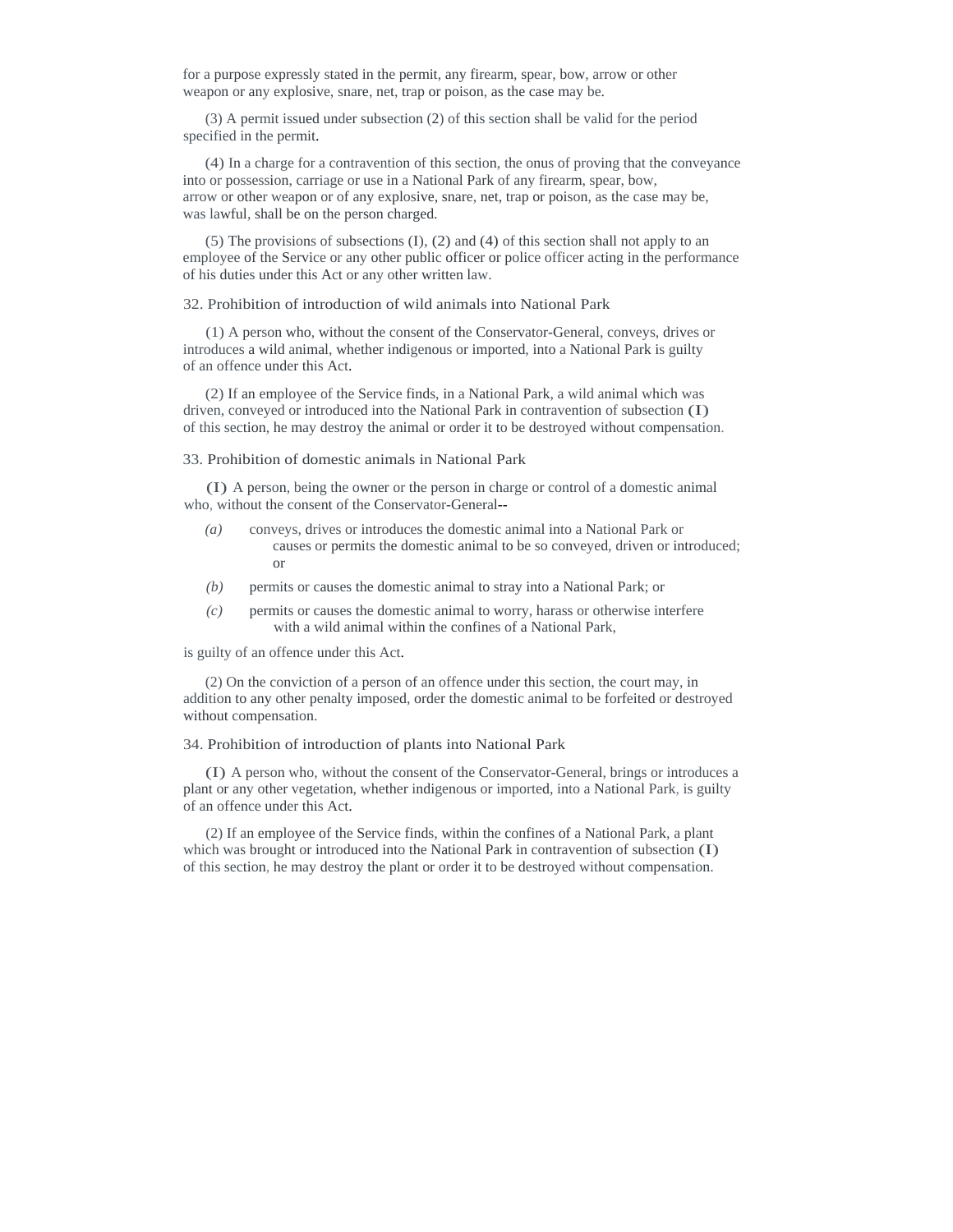35. Restriction on prospecting for genetic materials in National Park

(1) No person shall prospect for a genetic material or remove or attempt to remove any biological material from a National Park for the purpose of exploiting its genetic material except with the written prior informed consent of the Minister on the recommendation of the Service.

(2) Subject to the provisions of subsection (1) of this section, no transfer of a genetic material or indigenous knowledge relating to a genetic material owned or in the possession or custody of a Nigerian citizen, group or association shall be made, except with the written prior consent of that citizen, group or association, which may be given subject to arrangements being made to share research opportunities and benefits derived from the genetic material or indigenous knowledge relating to the genetic material.

(3) The consent to prospect for genetic resources shall be vitiated by fraud, deceit, or the wilful or negligent failure to supply information that is reasonably available to the applicant and contained in the application for the required consent.

(4) The consent to prospect for genetic resources shall not be granted to a person unless he undertakes to--

- *(a)* secure research collaboration with Nigerian scientists;
- *(b)* make periodic reports concerning the subsequent use of the genetic resources; and
- *(c)* share the benefits derived from the resources with the Government and people of Nigeria, and this undertaking shall be a continuing obligation relating to the genetic resources in whatever form they may be synthesised or manipulated and irrespective of their transfer to other parties.
- (5) A person who--
- *(a)* prospects for a genetic material in a National Park;
- *(b)* removes or attempts to remove a biological material from a National Park;
- *(c)* transfers a genetic material or indigenous knowledge relating to a genetic material, without the consent required under subsections (1) and (2) of this section, is guilty of an offence.

36. Aiding and abetting of offences, etc.

A person who aids, abets, procures or conspires with another person or attempts to commit any of the offences specified in this Act or regulations made under this Act is guilty of an offence as if he himself had committed the offence and shall be punished accordingly.

#### 37. Penalties

(1) A person who is guilty of an offence under section 29 of this Act, shall be liable on conviction to a fine not exceeding *H20,OOO* or imprisonment for a term not exceeding two years or to both such fine and imprisonment.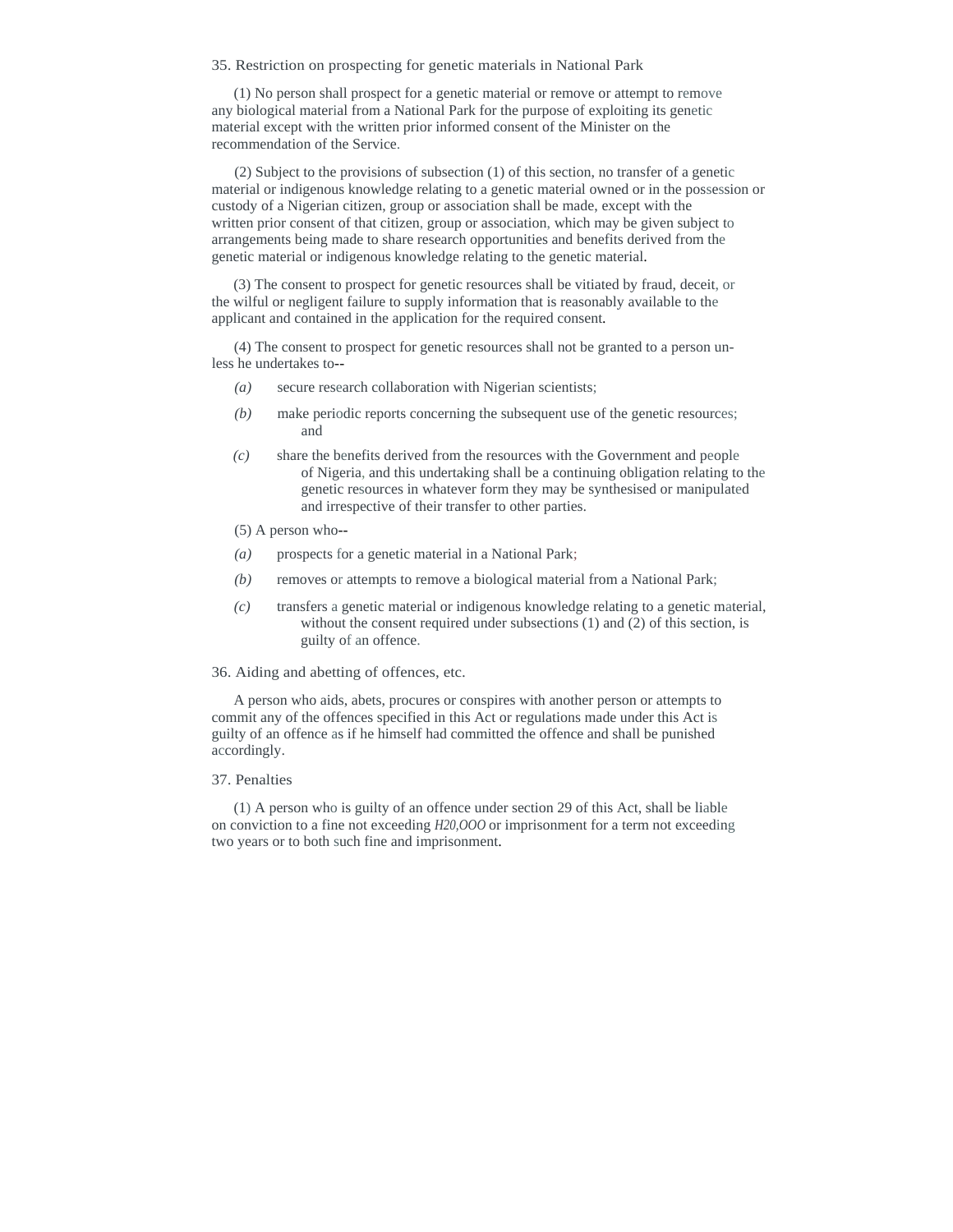- (2) A person who is guilty of an offence under section 29 of this Act is liable on conviction--
	- *(a)* where the offence is that of hunting, wounding, killing or capturing of a mother of a young animal, large mammal or any endangered, protected or prohibited species, to imprisonment for a term of not less than three months but not exceeding five years without the option of a fine;
	- *(b)* where the offence is that specified in paragraph  $(g)$ ,  $(m)$ ,  $(n)$ , or  $(0)$  of that section, to imprisonment for a term of not less than six months but not exceeding ten years without the option of a fine;
	- *(c)* in the case of any other offence, to a fine of not less than N I 0,000 but not exceeding N50,000 or imprisonment for a term of not less than one year but not exceeding five years or to both such fine and imprisonment;
	- *(d)* where the offence is committed by a body corporate, to a tine of not less than N **I** 00,000 but not exceeding N **I** ,000,000.

(3) A person who is guilty of an offence under section 31 of this Act is liable on conviction to a tine of not less than N5,000 but not exceeding N25,000 or imprisonment for a term of not less than six months but not exceeding five years or to both such fine and imprisonment.

(4) A person who is guilty of an offence under section 32 of this Act is liable on conviction to a fine of not less than N I 0,000 but not exceeding N50,000 or imprisonment for a term not exceeding five years or to both such fine and imprisonment.

(5) A person who is guilty of an offence under section 33 of this Act is liable on conviction to imprisonment for a term of not less than three months but not exceeding five years without the option of a fine.

(6) A person who is guilty of an offence under section 34 of this Act is liable on conviction to a tine of not less than N I 0,000 but not more than N50,000 or imprisonment for a term not exceeding five years or to both such fine and imprisonment.

(7) A person who is guilty of an offence under section 35 of this Act is liable on conviction to imprisonment for a term of not less than six months but not exceeding five years without option of a fine.

(8) A person who aids, abets, procures or conspires with another person or attempts to commit any of the offences under this Act or regulations made under this Act, is liable on conviction to the penalty which the person who committed the offence is subject to under this Act or the regulations.

### **38. Offences by bodies corporate**

Where an offence under this Act which has been committed by a body corporate is proved to have been committed with the consent or connivance of, or to be attributable to any neglect on the part of any director, manager, secretary or other similar officer of the body corporate or any person purporting to act in any of those capacities, he, as well as the body corporate, shall be deemed to be guilty of that offence and shall be liable to be proceeded against and punished accordingly.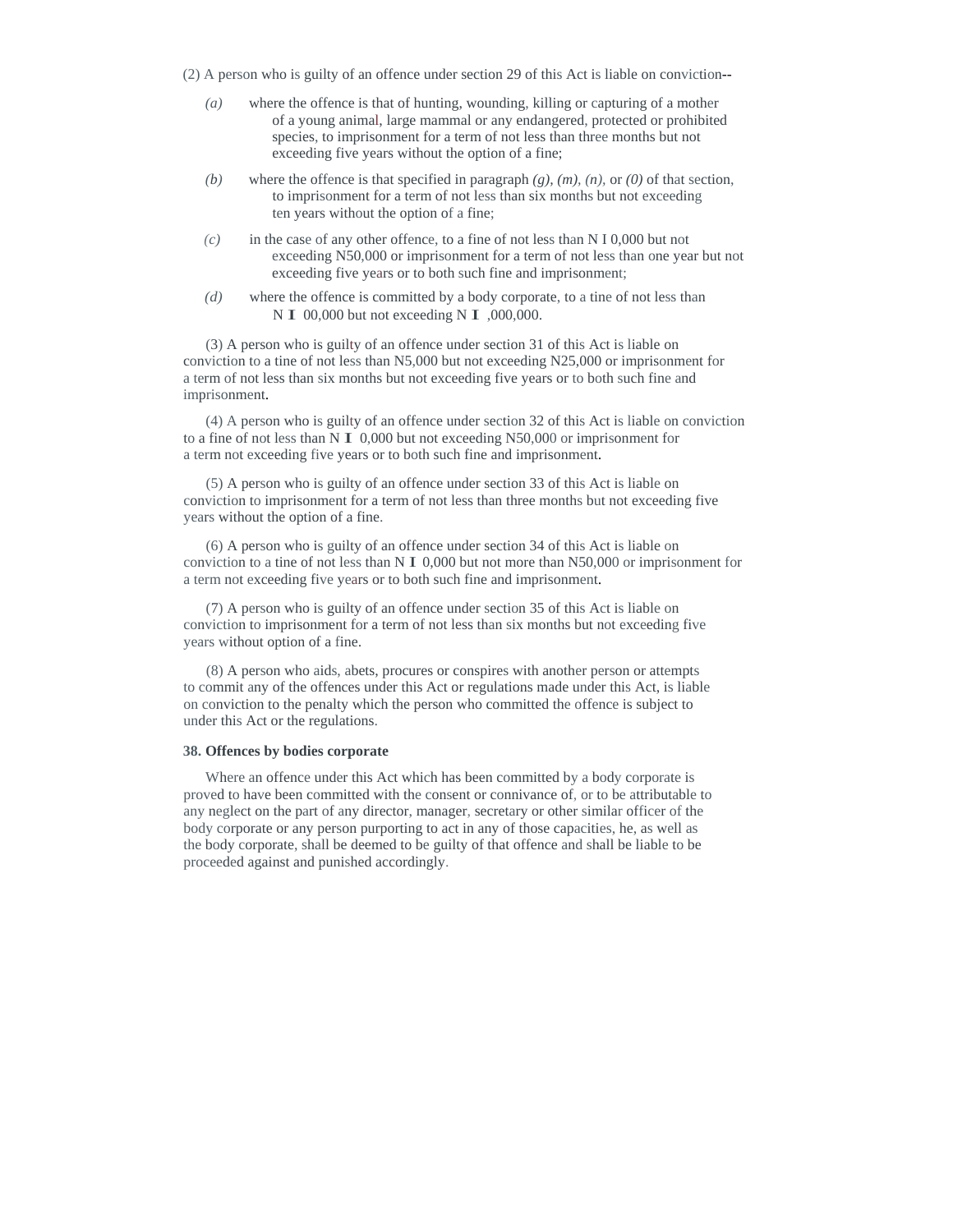### **39. Forfeiture and compensation**

(I) **In** a judicial proceeding under this Act it shall be lawful for the court before which the proceeding is brought to make an order that any equipment, instrument and any other thing of the like nature used by the offender in committing the offence be forfeited to the National Park.

(2) Where by or under this Act a fine or imprisonment is imposed on a person, the court may order that compensation for the conservation value of a wild plant, wild animal or the ecosystem, where applicable, as stipulated in regulations made under section 51 of this Act, be paid by the person to the National Park.

## **40. Conduct of proceedings**

(1) Subject to the provisions of section 174 of the Constitution of the Federal Republic of Nigeria 1999, (which relates to the power of the Attorney-General of the Federation to institute, continue or discontinue criminal proceedings against any person in any court of law), any officer of the Service may, with the consent of the Attorney-General of the Federation, conduct criminal proceedings in respect of offences under this Act or regulations made under this Act.

# [Cap. C23.]

(2) **In** a judicial proceeding for an offence under this Act or any regulations made under this Act, the provisions of the Criminal Procedure Act or, depending on the venue, the Criminal Procedure Code, shall with such modifications as the circumstance may require apply in respect of such matter to the same extent as they apply to the trial of offences generally.

# [Cap. C41.]

### **41. Power to compound offences**

(1) The Service may, without prejudice to the provisions of section 174 of the Constitution of the Federal Republic of Nigeria 1999, (which relates to the power of the Attorney-General of the Federation to institute, continue or discontinue criminal proceedings against any person in any court of law), and subject to such directions, whether general or specific, as may be given by the Attorney-General of the Federation, stay or compound any proceeding for an offence or for the condemnation of anything as being forfeited under this Act.

# [Cap. C23.]

(2) Where a person is reasonably suspected of having committed an offence under this Act, the compounding officer designated by virtue of regulations made under section 51 of this Act, may, if the suspected person so agrees, receive from the person a sum of money stipulated as penalty under this Act instead of initiating proceedings against the suspected person in a court of law.

(3) On payment being made pursuant to subsection (2) of this section, the suspected person shall be released from custody and no further proceedings shall be taken against the person in respect of the offence and, if an action is pending in a court in respect of the same person on the same facts, the action shall be withdrawn.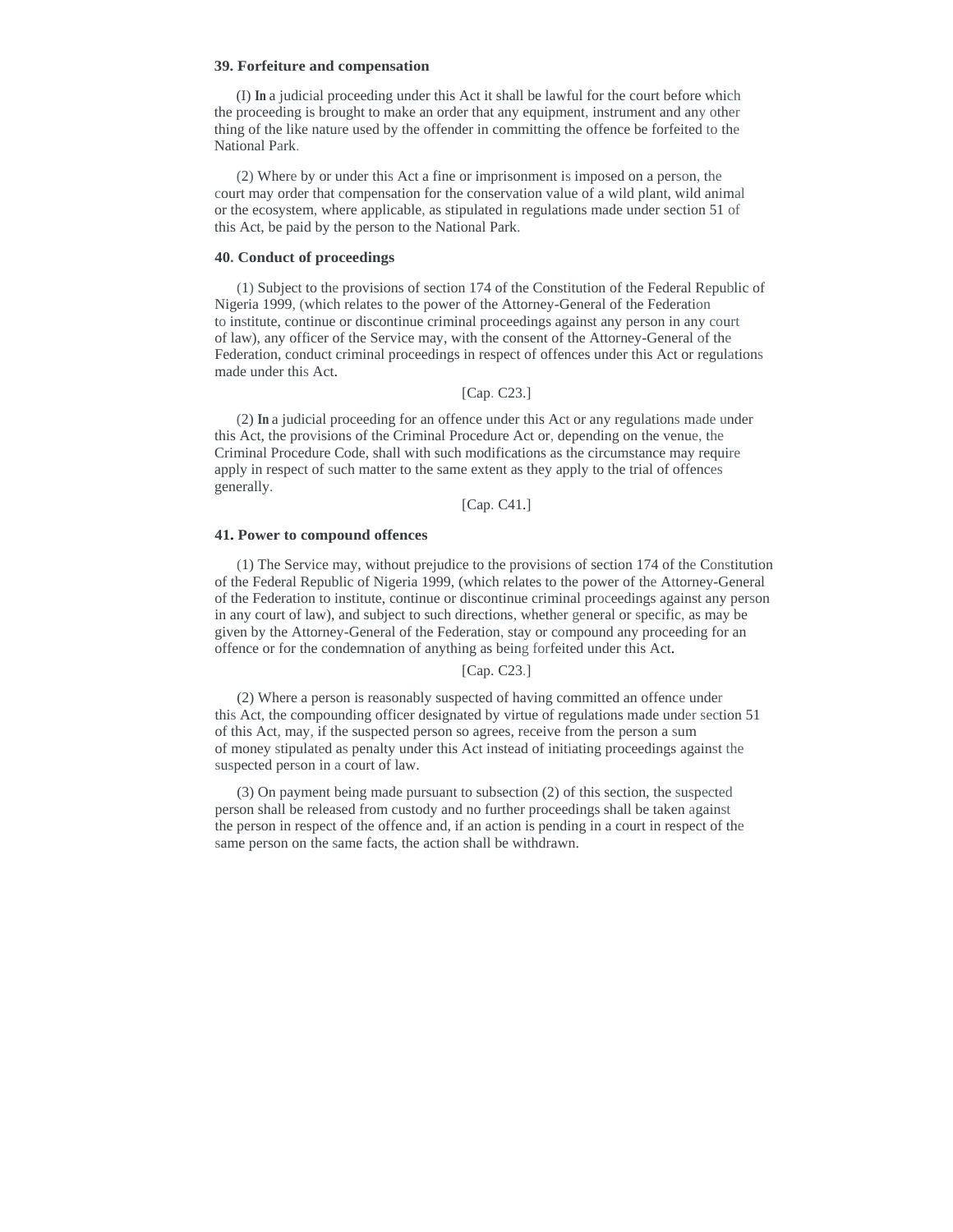(4) The compounding officer shall in no case receive cash but shall ensure that any sum of money required to be paid is paid into an account operated by the National Park and shall give the suspected person a receipt for the sum of money paid.

# PART VII

#### *Miscellaneous*

### 42. Possession of arms by officers of the Service

(I) Notwithstanding anything in any other enactment, it shall be lawful for an officer of the Service not below the rank of Chief Park Officer to have a firearm and ammunition in his possession or under his control on such occasions as may be specified by regulations.

(2) Provision shall be made by regulations for the safe custody of firearms and ammunition provided in pursuance of subsection (l) of this section.

(3) The authorisation to possess and control arms and ammunition given under subsection (I) of this section to officers of the Service not below the rank of Chief Park Officer shall extend to officers of the Service not below the rank of Park Officer when they are acting under the personal supervision of an officer not below the rank of Chief Park Officer.

#### 43. Restriction on construction of building within National Parks

(I) Subject to the management principle of a National Park, the location and construction of administrative, housing and other facilities of a National Park shall be outside the boundaries of the National Park.

## (2) Where-

- *(a)* it is proposed to locate or construct a building or other facility inside a National Park; or
- *(b)* in the case of an existing National Park, buildings or other facilities are already located within the National Park,

an environmental impact audit shall be conducted and where necessary an appropriate mitigation or remedial programme shall be instituted and carried out.

### 44. Request for environmental impact assessment

(I) If a person has good and sufficient reason to believe that a proposed or existing process or activity of government or any other organisation or person may have an adverse effect on a wildlife species or community, that person may request the Service to ensure that an environmental impact assessment is undertaken by the Federal Environmental Protection Agency.

(2) The provisions of the Environmental Impact Assessment Act shall apply to an environmental impact assessment undertaken under subsection (I) of this section.

[Cap. EI2.]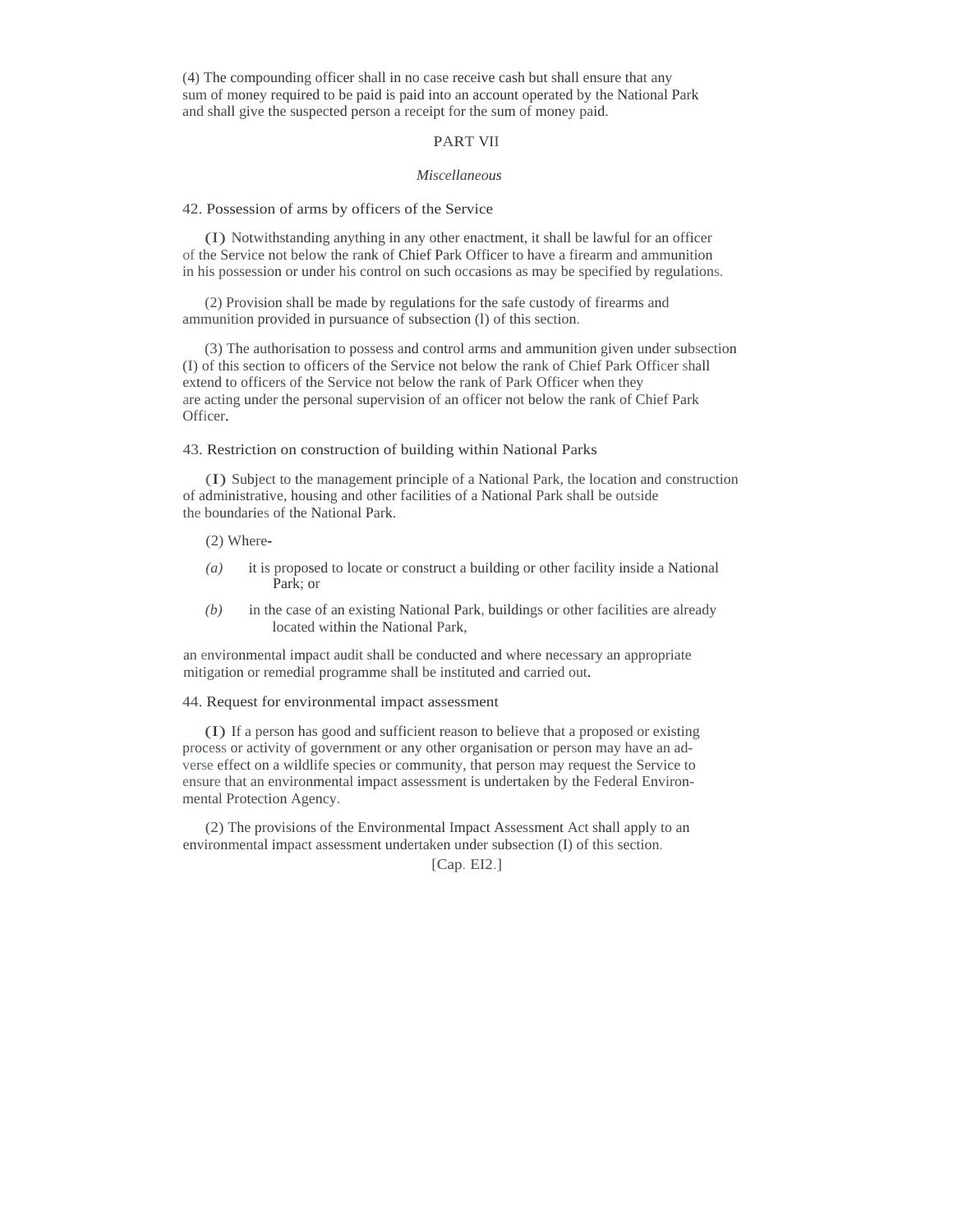(4) The compounding officer shall in no case receive cash but shall ensure that any sum of money required to be paid is paid into an account operated by the National Park and shall give the suspected person a receipt for the sum of money paid.

# PART VII

#### *Miscellaneous*

42. Possession of arms by officers of the Service

(I) Notwithstanding anything in any other enactment, it shall be lawful for an officer of the Service not below the rank of Chief Park Officer to have a firearm and ammunition in his possession or under his control on such occasions as may be specified by regulations.

(2) Provision shall be made by regulations for the safe custody of firearms and ammunition provided in pursuance of subsection (I) of this section.

(3) The authorisation to possess and control arms and ammunition given under subsection (1) of this section to officers of the Service not below the rank of Chief Park Officer shall extend to officers of the Service not below the rank of Park Officer when they are acting under the personal supervision of an officer not below the rank of Chief Park Officer.

43. Restriction on construction of building within National Parks

(I) Subject to the management principle of a National Park, the location and construction of administrative, housing and other facilities of a National Park shall be outside the boundaries of the National Park.

(2) Where--

- *(a)* it is proposed to locate or construct a building or other facility inside a National Park; or
- *(b)* in the case of an existing National Park, buildings or other facilities are already located within the National Park,

an environmental impact audit shall be conducted and where necessary an appropriate mitigation or remedial programme shall be instituted and carried out.

44. Request for environmental impact assessment

(I) If a person has good and sufficient reason to believe that a proposed or existing process or activity of government or any other organisation or person may have an adverse effect on a wildlife species or community, that person may request the Service to ensure that an environmental impact assessment is undertaken by the Federal Environmental Protection Agency.

(2) The provisions of the Environmental Impact Assessment Act shall apply to an environmental impact assessment undertaken under subsection (1) of this section.

[Cap. E12.]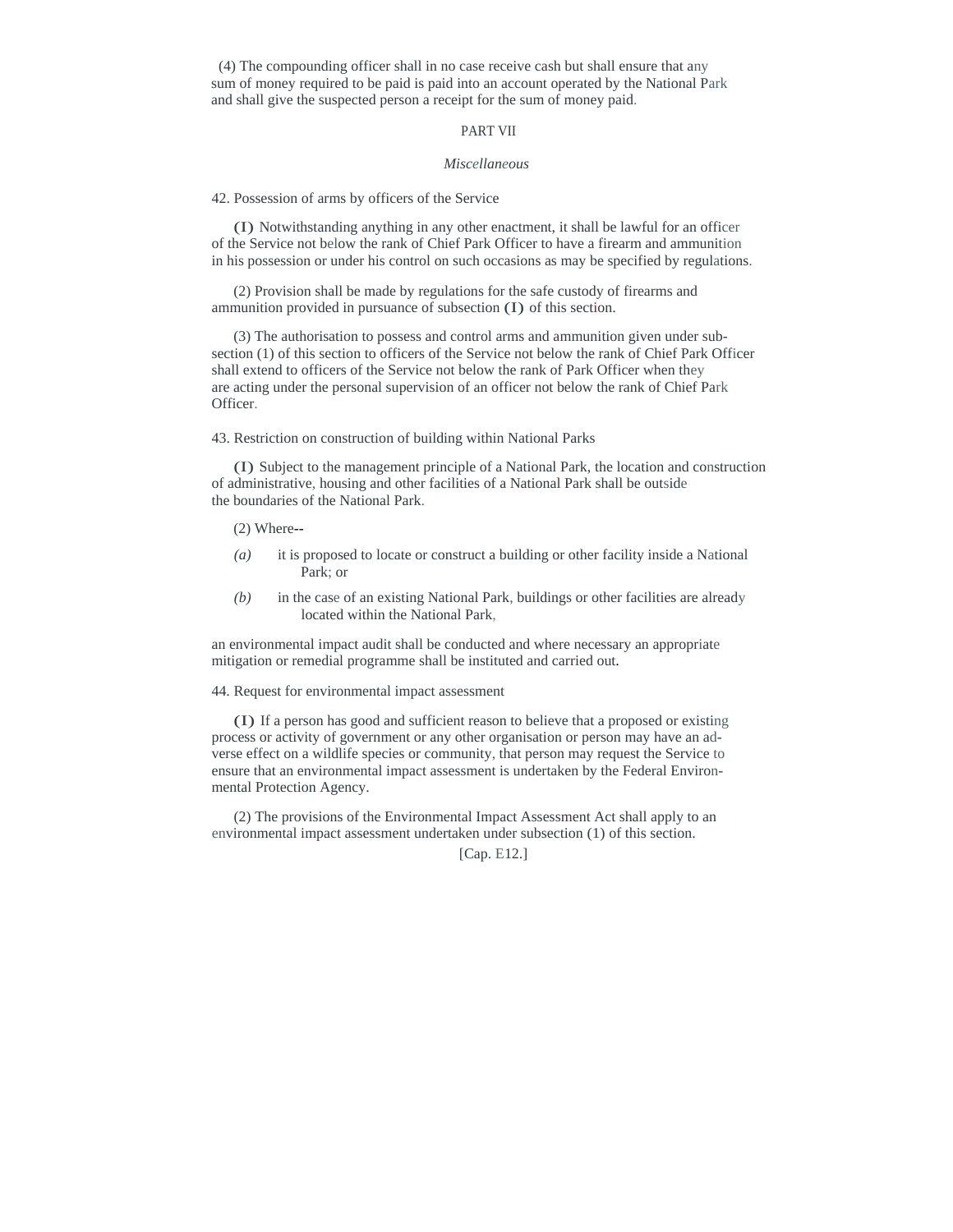45. Scientific investigation of activities relating to the National Parks

(I) For a better achievement of the objectives specified in this Act, every person responsible for the administration of this Act shall ensure that any measure taken or instituted under this Act is based on the result of scientific investigation, including the monitoring of the status and habitat conditions of the species.

(2) The Service may appoint suitable persons, organisations, committee of scientists, academicians or such other persons as it may think fit, to assist in undertaking surveys, scientific researches and other studies of a scientific and professional nature relating to its functions under this Act.

## 46. Declaration of buffer zones around the National Parks

(I) The Service may, in consultation with the local community, declare the area surrounding a National Park as a multiple-use area to protect the boundaries of the National Park from disturbance.

(2) The area referred to in subsection (I) of this section shall be as wide as may be practicable and the Service shall reach agreement with the local community on measures to be taken to control activities which threaten the objectives and the resources of the National Park in the area.

## 47. Delineation of boundaries of National Parks

Within three years of the declaration of a National Park, and two years from the date of the commencement of this Act, in the case of an existing National Park, the Service shall clearly mark the boundaries between each of the National Parks and the surrounding land.

#### 48. Participation of local communities in the management of National Park

(I) The Board and Management Committees shall consult with and take into account the views of local communities in the administration and management of the National Parks and may, in each case, establish Local Advisory Committees consisting of local residents to assist in the management of a National Park.

(2) For the purpose of achieving a more effective partnership with the local communities and to return benefits to them, a Management Committee may organise, co-operate with or encourage the organisation of or co-operation with guilds, associations and networks of local communities in respect of any particular endeavour, activity, trade or profession.

#### 49. Directives by the Minister

The Minister may give directives of a general or special character, not inconsistent with the provisions of this Act, to the Service in relation to the performance by the Service of its functions under this Act and it shall be the duty of the Service to comply and give effect to the directives.

50. Repeals, savings and transfer of assets and liabilities, etc.

(I) The National Parks Act (in this section referred to as "the repealed Act") is hereby repealed but the Board established under the repealed Act shall, subject to this Act,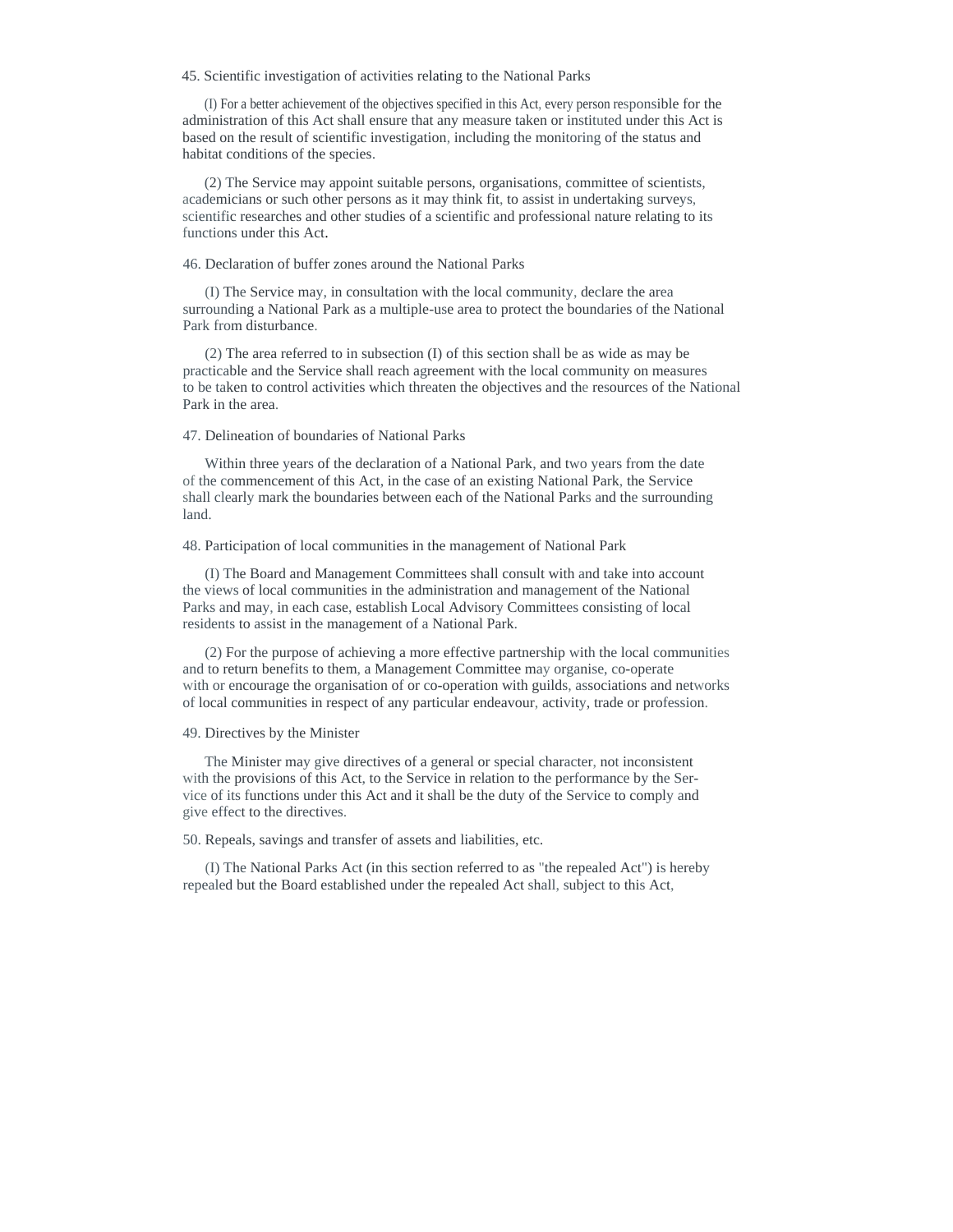perform the functions of the Board established under this Act until the Board established under this Act is duly constituted, and shall then stand dissolved.

# [1991 No. 36.]

(2) Accordingly and subject to the provisions of this Act, all property, rights, liabilities and obligations which, immediately before the commencement of this Act were property, rights, liabilities and obligations of any of the bodies comprised in-

- *(a)* the Chad Basin National Park;
- *(b)* the Cross River National Park;
- *(c)* the Gashaka-Gumti National Park;
- *(d)* the Kainji Lake National Park;
- *(e)* the Old Oyo National Park;
- (f) Kamuku National Park; and

[National Park Service (Amendment) Act, 2006.]

(g) Okomu National Park,

[National Park Service (Amendment) Act, 2006.]

(in this Act referred to as "the respective bodies"), established by or under the repealed Act, shall, as from the commencement of this Act, without further assurance, vest or be deemed to have vested in the Service.

(3) For the avoidance of doubt, the National Parks listed in subsection (2) of this section shall continue to exist as National Parks within their respective existing boundaries until new orders are made under this Act, and shall be subject to the provisions of this Act.

(4) Subject to this Act, the Management Committee appointed under the repealed Act shall continue in office until the Management Committee established under this Act is duly constituted, and shall then stand dissolved.

(5) The Director of the National Parks Board and a General Manager of a National Park appointed under the repealed Act shall, unless the relevant authority otherwise determines in writing, continue in office until a Conservator-General or a Director, as the case may be, is appointed under this Act.

(6) There shall by virtue of this Act be vested in the Service all assets, funds, resources, and other movable or immovable property which immediately before this Act were vested in the Board established under the repealed Act.

(7) The rights, interests, obligations and liabilities of the Board established under the repealed Act existing before this Act under any contract or instrument, or in law or in equity apart from any contract or instrument, shall by virtue of this Act be assigned to and vested in the Service.

(7A) The statutory functions, rights, interests, obligations and liabilities of the Yankari National Park in the Principal Act under any instrument or contract shall at the commencement of this Act be assigned and vested in the Bauchi State Government.

[National Park Service (Amendment) Act, 2006.]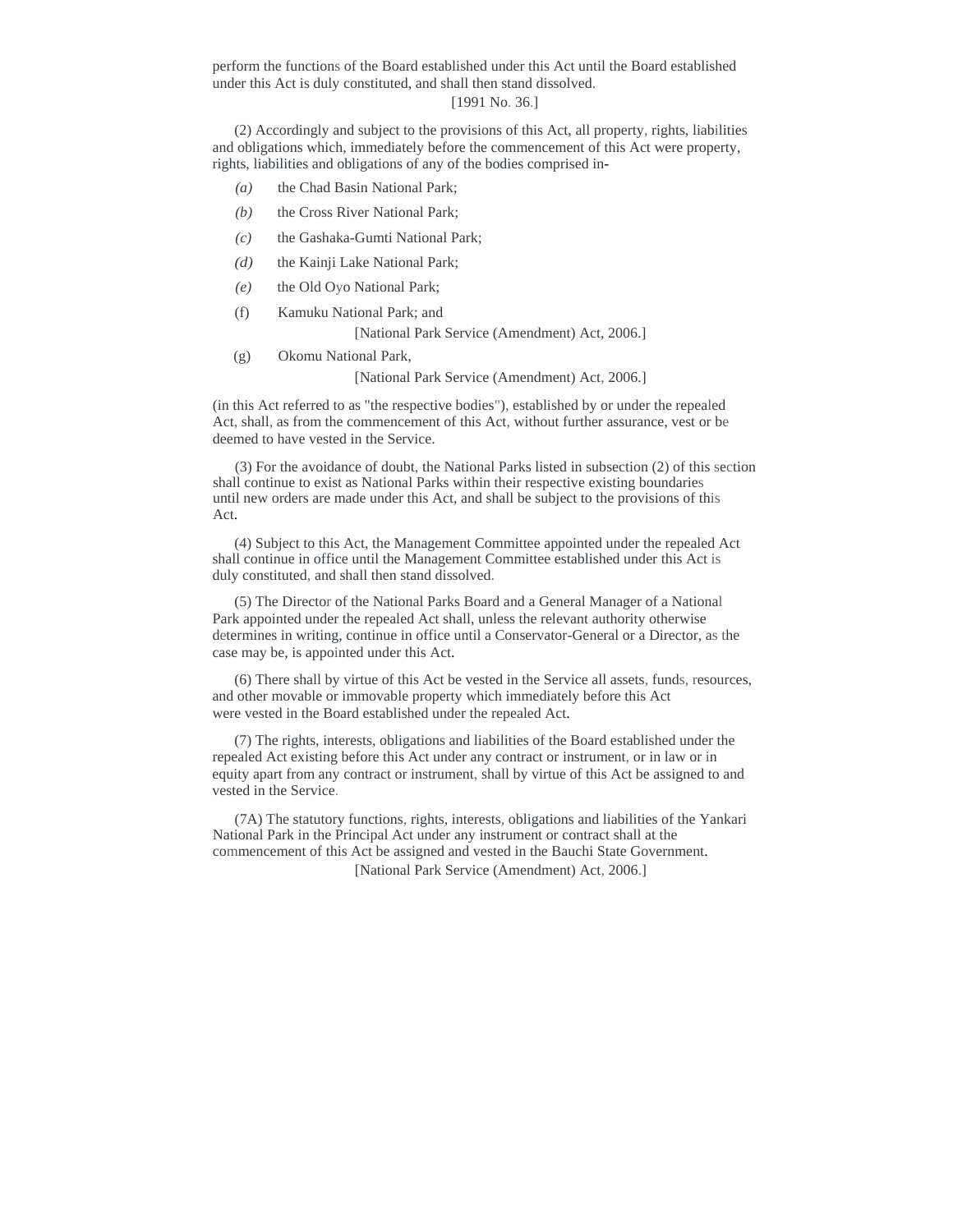(8) A contract or an instrument as is mentioned in subsection (7) of this section shall be of the same force and effect against or in favour of the Service and shall be enforceable as fully and effectively as if the Service had been named in the contract or instrument or had been a party to it.

(9) The Service shall be subject to all obligations and liabilities to which the Board established under the repealed Act was subject before the commencement of this Act and all other persons shall have the same rights, powers and remedies against the Service as they had against the Board established under the repealed Act immediately before the commencement of this Act.

(10) A proceeding or cause of action pending or existing immediately before the commencement of this Act by or against the Board established under the repealed Act in respect of any right, interest, obligation or liability of the Board established under the repealed Act may be continued or, as the case may be, commenced, and any determination of a court of law, tribunal or other authority or person may be enforced by or against the Service to the same extent that such proceeding, cause of action or determination might have been continued, commenced or enforced by or against the Board established under the repealed Act if this Act has not been made.

(II) All assets, funds, resources and other movable or immovable property which immediately before the commencement of this Act were vested in the Board established under the repealed Act shall by virtue of this Act and without further assurance be vested in the Service.

(II A) The assets, funds, resources and any other movable or immovable property which immediately before the commencement of this Act were vested in the Board responsible for the administration and maintenance of the Yankaru National Park in the Principal Act shall be vested in the Bauchi State Government.

(National Park Service (Amendment) Act, 2006.]

(12) Notwithstanding the repeal of the enactment referred to in this section, if the Service thinks it expedient that any vacancy in the Service shall be filled by a person holding office at the commencement of this Act in the Board established under the repealed Act, it may employ the person by way of transfer to the Service and the previous service in the Board established under the repealed Act by that person shall count as service for the purpose of any pension subsequently payable by the Service.

(13) The Minister, if he thinks fit, may, within the twelve months after the commencement of this Act, by order published in the *Gazette,* make additional transitional or savings provisions for the better carrying out of the objectives of this section.

(14) The Yankari Game Reserve listed among the National Parks in the Second Schedule of the Privatisation and Commercialisation Act for partial privatisation and commercialisation is consequently deleted from the said list and ceases to be a national park.

(National Park Service (Amendment) Act, 2006.]

# **51. Regulations**

(1) The Service may, with the approval of the Minister, by regulations, make provisions for-

*(a)* management principles, other than those specified in section 27 of this Act, for National Parks of a different class other than those contemplated under that section;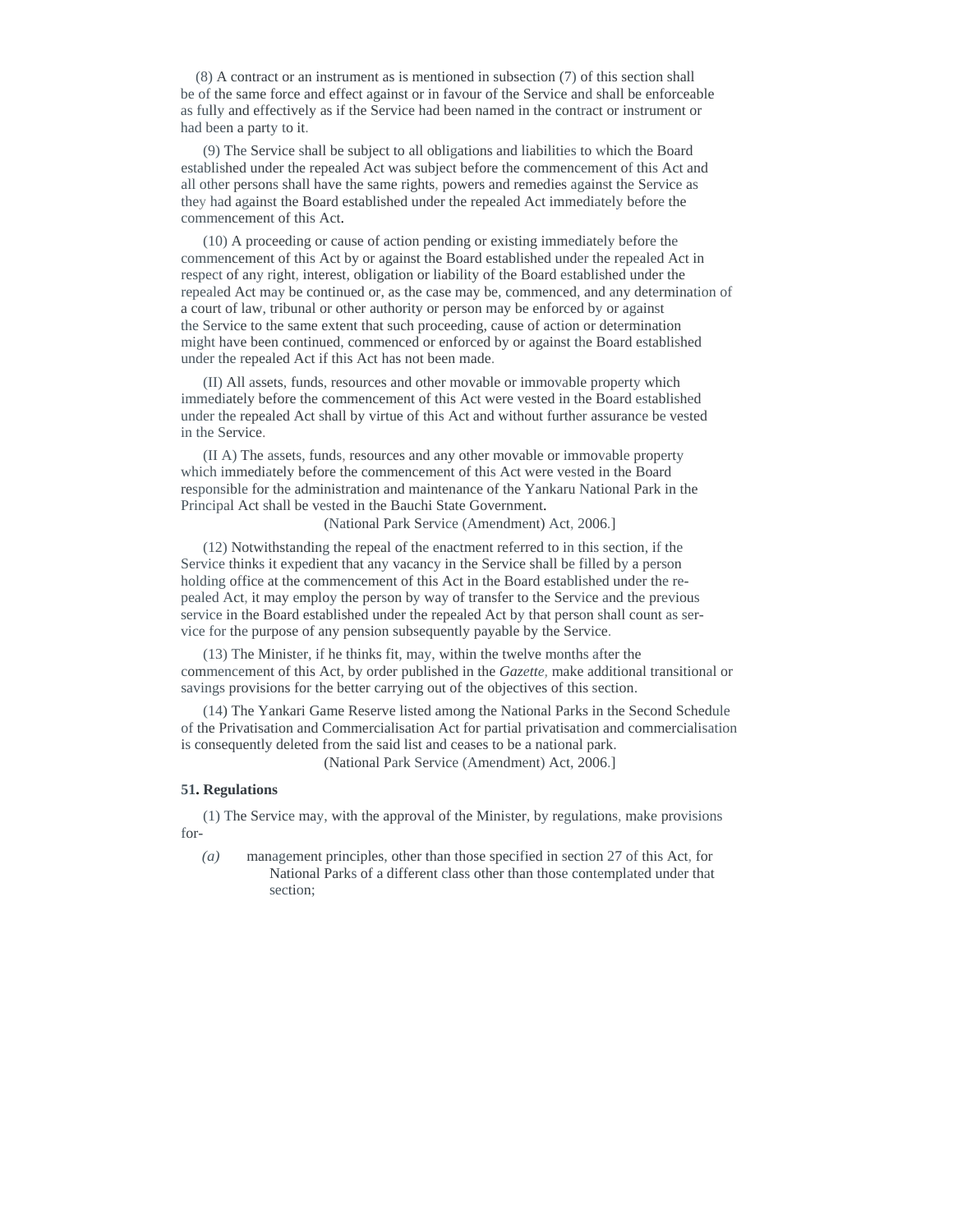- *(b)* the conditions under which any person, vehicle, boat, or animal may enter into, travel through, reside, camp or be kept, as the case may be, in a National Park or any part of a National Park;
- *(c)* the conditions under which a person travelling through or in a National Park on a public road may have in his possession or under his control any firearm or other weapon, ammunition, explosive, trap or poison;
- *(d)* the conditions under which any game animal or species of game animal may be photographed in a National Park;
- *(e)* the regulation or prohibition of lighting of fires in a National Park;
- *(f)* the conditions under which a domestic or wild animal may be brought into or maintained or prohibited in a National Park, and the regulations may prescribe the fees to be charged for the bringing of any domestic or wild animal into the National Park;
- (g) the prohibition or control of the introduction into, the cutting or damaging, or the removal from a National Park of any plant or other vegetation, whether alive or dead;
- *(h)* the prohibition or control of the destruction, defacing, damaging or removal of anything, whether animate or inanimate, in or from a National Park;
- (i) the fees to be paid for fishing and the conditions under which a person may fish in a National Park;
- (j) the rules of conduct and behaviour of persons while in a National Park;
- $(k)$  the regulation of traffic on roads, other than public roads, in a National Park;
- *(I)* the carriage of passengers and goods in a National Park, whether for hire or otherwise;
- *(m)* the point at which persons and vehicles may enter or leave and the routes by which they may pass through or over in a National Park on roads, other than public roads;
- *(n)* without prejudice to any other written law, the prohibition, control or regulation of any trade or business carried on in a National Park;
- *(0)* the killing, capturing or impounding of any animal in a National Park and the disposal of the animal;
- *(P)* the conditions under which permission may be granted to members of the public to enter a National Park and the periods during which the National Park shall be open to the public;
- *(q)* the burning and cutting of vegetation *,fauna* or *flora* in a National Park;
- *(r)* the control of traffic within and through a National Park;
- *(s)* the fees to be paid by members of the public to enter, reside, camp, take photographs or for the enjoyment of the facilities, provided in a National Park;
- *(t)* the conditions, procedure and eligible officers for the purpose of compounding offences;
- *(u)* the conditions and modalities for prospecting for genetic resources;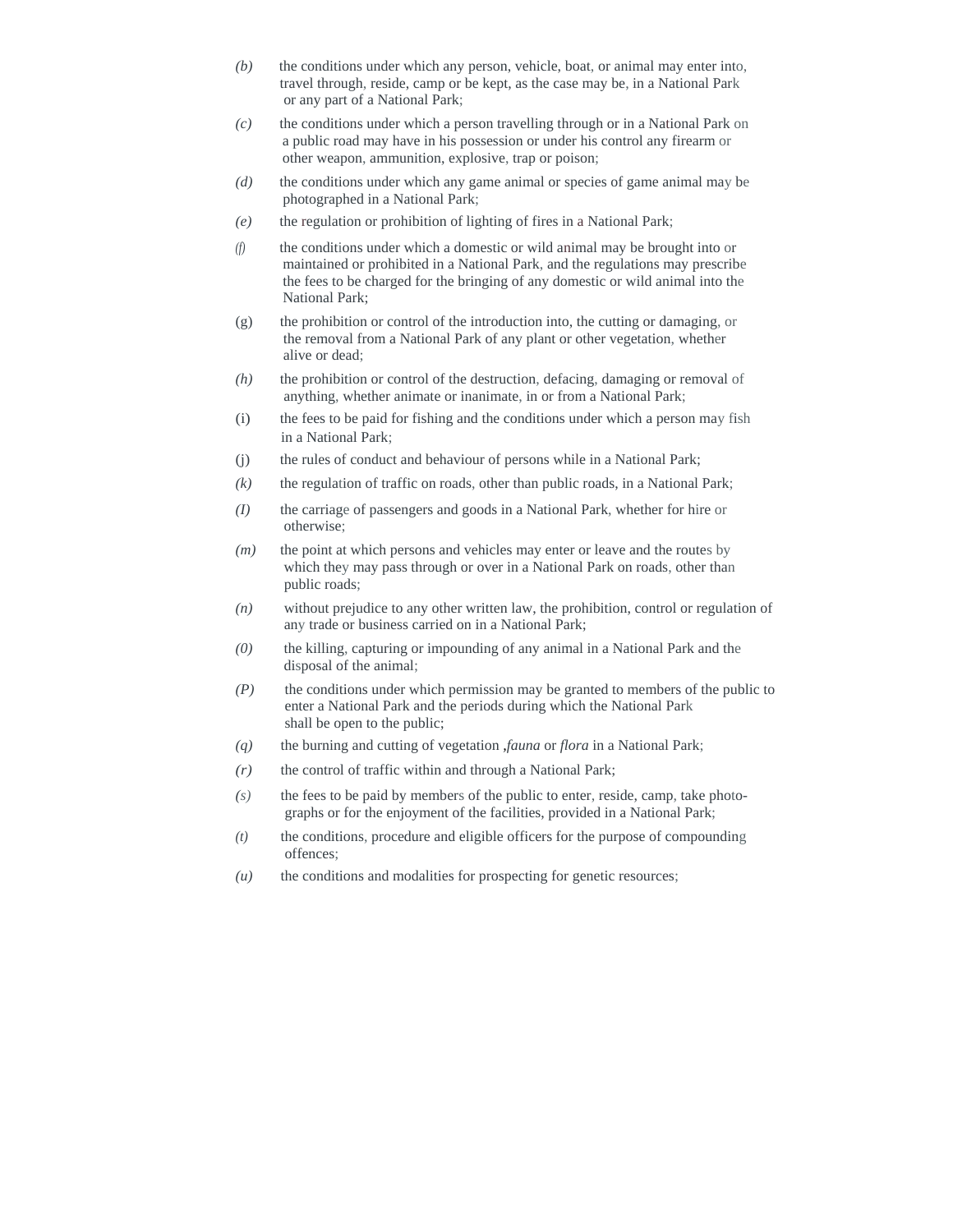$(v)$  the efficient control and management of National Parks, generally.

(2) Regulations made under this section may prescribe a penalty of a fine of not less than N I ,000 but not exceeding N50,000 for the breach of their provisions.

- (3) Regulations made pursuant to this section may make different provisions for-
- *(a)* each National Park, as the circumstances of that National Park may require; and
- *(b)* different persons or class of persons or circumstances.

# **52. Interpretation**

**In** this Act, unless the context otherwise requires--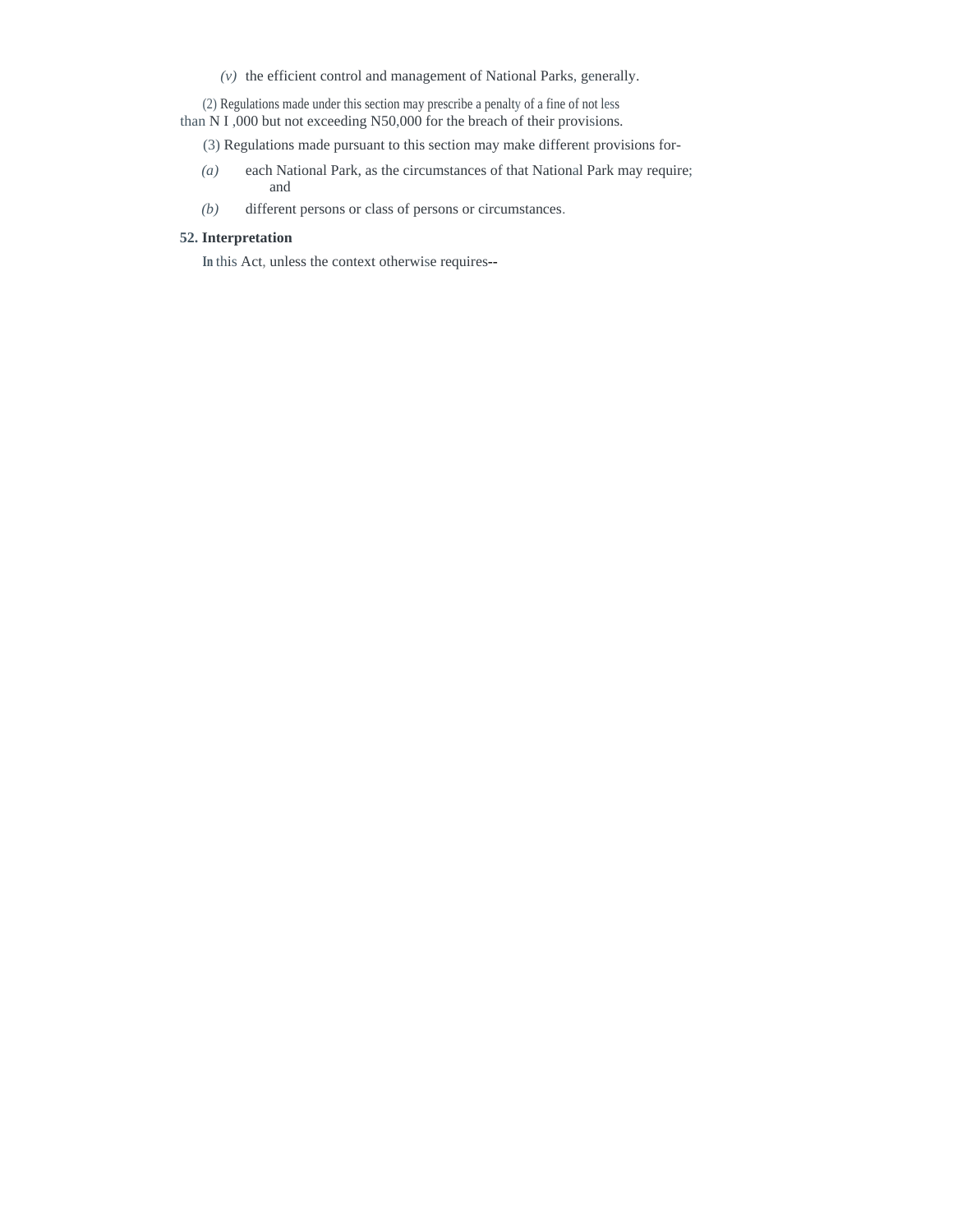"adverse effect" means any effect that is capable of threatening the survival of a National Park, wildlife, buffer zone, wildlife habitat or affecting the capacity of a National Park, wildlife, buffer zone, or wildlife habitat to sustain natural processes;

"aircraft" includes all flying machines, gliders, balloons and any other aircraft of any other kind designed to be lighter than air and whether or not navigable or free, or controlled by a human being or not;

"animal" means any vertebrate animal and includes any mammal, bird, reptile, and amphibian and the egg of any bird or reptile but does not include a fish or a human being;

"ammunition" has the same meaning assigned to it in the Firearms Act; [Cap. F28.)

"biological diversity" means the variability among living organisms from all sources, including terrestrial, marine and other aquatic ecosystems and the ecological complexes of which they are part, and includes diversity within species and between the species of the ecosystem;

"biological material" includes genetic material, organisms or part thereof, population or any other biotic component of the ecosystem;

"Board" means the National Park Service Governing Board established pursuant to section 2 of this Act;

"buffer zone" means an area created pursuant to section 46 of this Act;

"capture" includes to take egg or nest;

"conservation" means the protection and maintenance of nature while allowing for its ecologically sustainable use;

"conservation value" means a monetary sum of the national, international and intergenerational value of any wildlife, including the cost of remedying ecosystem disturbance occasioned by any unlawful interference with, damage to or destruction of any wildlife as determined, from time to time, by the Service;

"Conservator-General" means the Conservator-General of the National Park Service appointed pursuant to section 9 of this Act;

"court" includes a magistrate's court;

"Director" means the Director of a National Park appointed pursuant to section 24 of this Act;

"ecosystem" means a dynamic complex of plant, animal and micro-organism communities and their non-living environment interacting as a functional unit;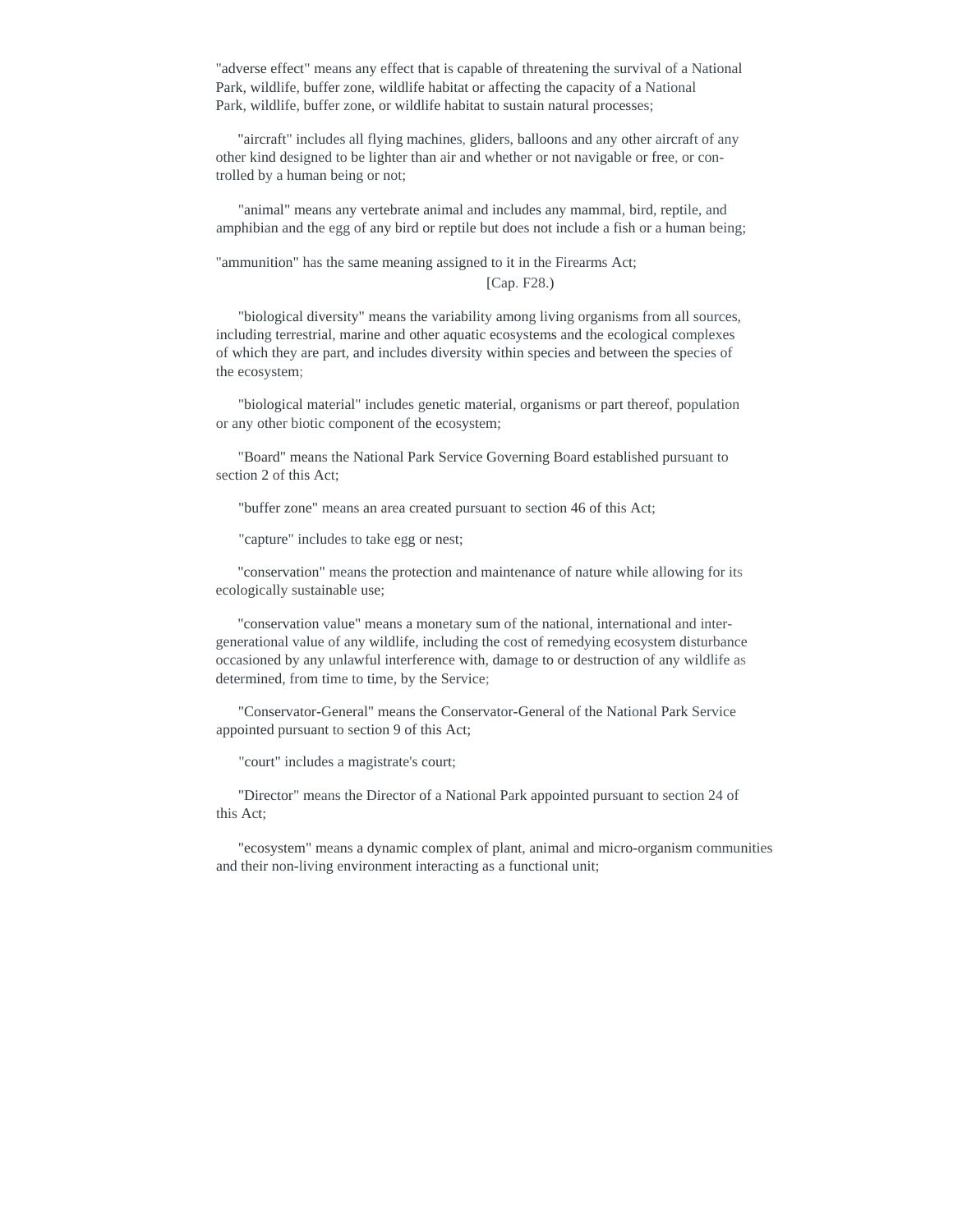"environmental impact assessment" means an assessment carried out pursuant to the provisions of the Environmental Impact Assessment Act;

[Cap. E12.]

"existing National Parks" means the National Parks established by or under the National Parks Act;

[1991 No. 36.]

"firearms" has the same meaning assigned to it in the Firearms Act;

[Cap. F28.]

"genetic material" means any material of plant, animal or microbial or other origin containing functional units of heredity;

"genetic resources" means genetic materials of actual or potential value;

"habitat" means the place or type of site where an organism or population naturally occurs;

"Minister" means the Minister charged with the responsibility for matters relating to forestry, and "Ministry" shall be construed accordingly;

"National Park" means a defined area of land set aside, managed and controlled by the Federal Government for the protection, preservation and conservation of its *flora* and *fauna* and their habitat, outstanding aesthetic, geomorphological, cultural and historical features for conservation of bio-diversity, recreational, educational and scientific purposes;

"prescribed fee" in relation to any licence or permit issued under this Act, means, in the case of any game licence or permit so issued, the fee prescribed by regulations made under the provisions of this Act;

"protected area" means the area covered by a National Park;

"prior informed consent" means consent based on prior information on how and by whom the genetic resources or knowledge relating to the genetic resources would be subsequently used and the scientific and financial value of the genetic resources based on the most current and advanced state of knowledge and technology available worldwide;

"public road" has the meaning assigned to it by the Road Traffic Law of the State concerned;

"regulations" means regulations made under section 51 of this Act;

"road" means any public or other way capable of being used by vehicular traffic and to which the public has access and includes a bridge over which a road passes;

"Service" means the National Park Service established under section I of this Act;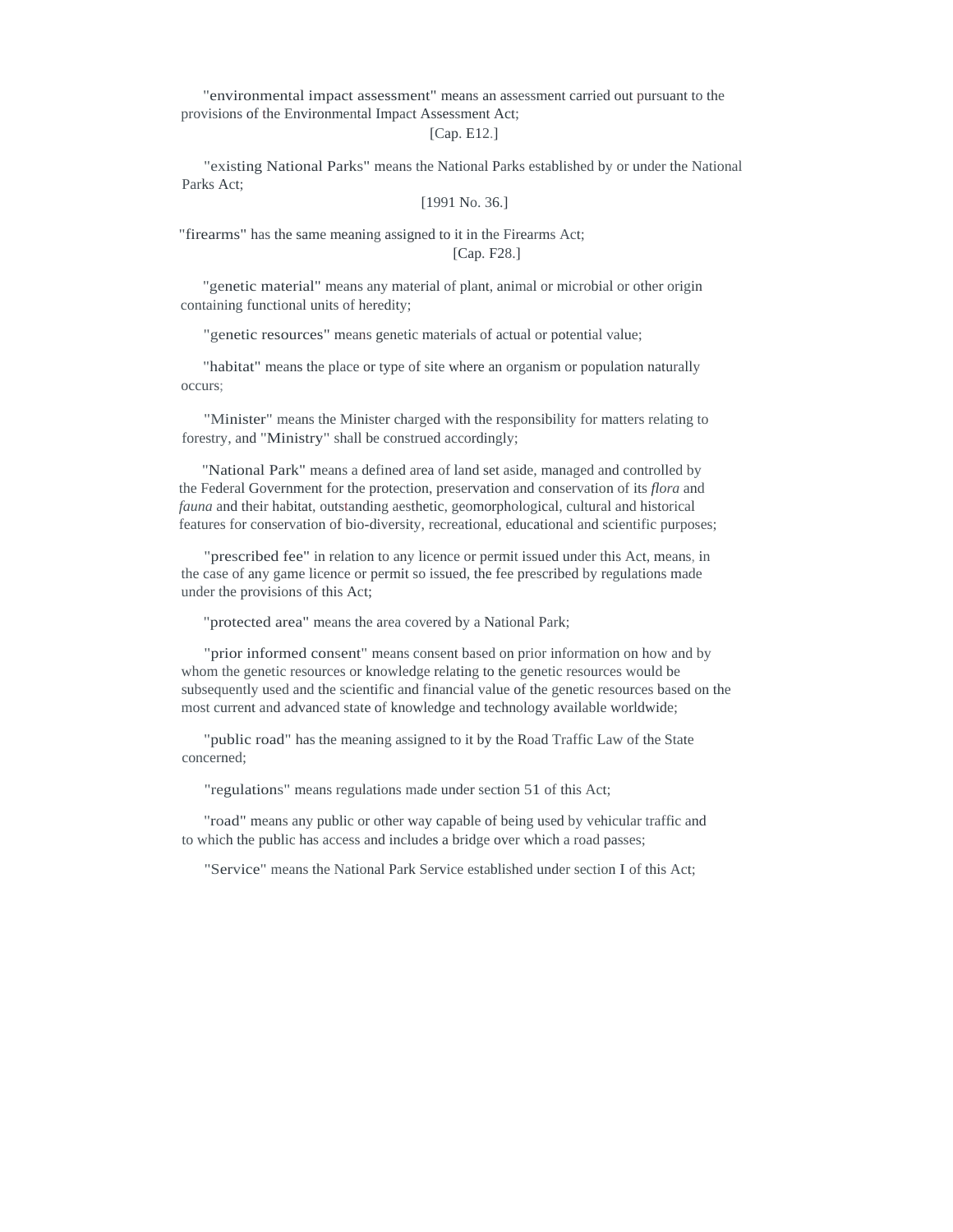"vegetation" includes any form of vegetable matter, dead or alive;

"wild animal" means any animal *ferae naturae* and includes any game animal but does not include a domestic animal;

"wild life" means wild animals or birds of species which are found in Nigeria in a wild state and vegetation which is indigenous to Nigeria and grows naturally without cultivation;

"wild plant" means a plant or any other vegetation which is indigenous to Nigeria and grows naturally without cultivation.

### 53. Short title

This Act may be cited as the National Park Service Act.

# **SCHEDULE**

# [Section 2 (3).]

### *Supplementary provisions relating to the Board, etc.*

### *Proceedings of the Board*

1. (1) Subject to this Act and section 27 of the Interpretation Act, the Board may make standing orders regulating its proceedings or those of any of its committees.

#### [Cap. 123.]

(2) The quorum of the Board shall be the chairman or the person presiding at the meeting and seven other members of the Board, and the quorum of any committee of the Board shall be as determined by the Board.

2. (1) The Board shall meet not less than four times in each year and subject thereto, the Board shall meet whenever it is summoned by the chairman, and if the chairman is required to do so by notice given to him by not less than seven other members, he shall summon a meeting of the Board to be held within fourteen days from the date on which the notice is given.

(2) At any meeting of the Board, the chairman shall preside but if he is absent, the members present at the meeting shall appoint one of their number to preside at the meeting.

(3) Where the Board desires to obtain the advice of any person on a particular matter, the Board may co-opt him to the Board for such period as it deems fit, but a person who is in attendance by virtue of this sub-paragraph shall not be entitled to vote at any meeting of the Board and shall not count towards a quorum.

#### *Committees*

3. (I) The Board may appoint one or more committees to carry out, on behalf of the Board, such of its functions as the Board may determine.

(2) A committee appointed under this paragraph shall consist of such number of persons as may be determined by the Board, and a person shall hold office on the committee in accordance with the terms of his appointment.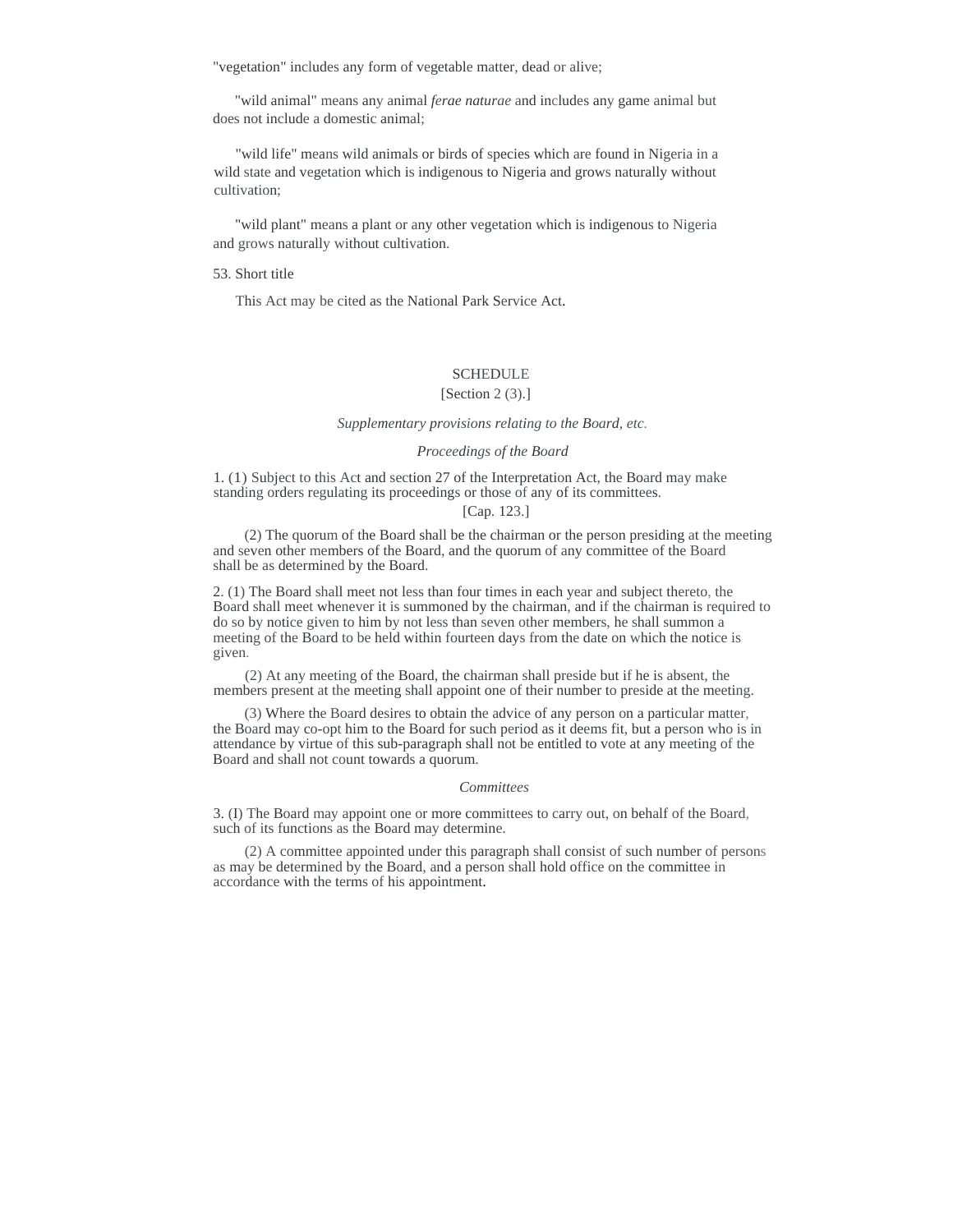(3) A decision of a committee of the Board shall be of no effect until it is confirmed by the Board.

#### *Miscellaneous*

**4.** (I) The fixing of the seal of the Service shall be authenticated by the signatures of the chairman or any person generally or specifically authorised by the Board to act for that purpose and the Conservator-General.

(2) Any contract or instrument which, if made or executed by a person not being a body corporate, would not be required to be under seal, may be made or executed on behalf of the Service by the Conservator-General or any person generally or specifically authorised by the Board to act for that purpose.

(3) A document purporting to be a document duly executed under the seal of the Service shall be received in evidence and shall, unless and until the contrary is proved, be presumed to be so executed.

**5.** The validity of any proceeding of the Board or of a committee shall not be adversely affected by-

- *(a)* a vacancy in the membership of the Board or committee; or
- *(b)* a defect in the appointment of a member of the Board or committee; or
- *(c)* reason that a person not entitled to do so took part in the proceeding of the Board or committee.

### **SUBSIDIARY LEGISLATION**

*List of Subsidiary Legislation* 

1. Yankari National Park Order.

# **YANKARI NATIONAL PARK ORDER**

[S.1. 17 of 1993.]

under section 18

*[22nd August, 1991]* 

[Commencement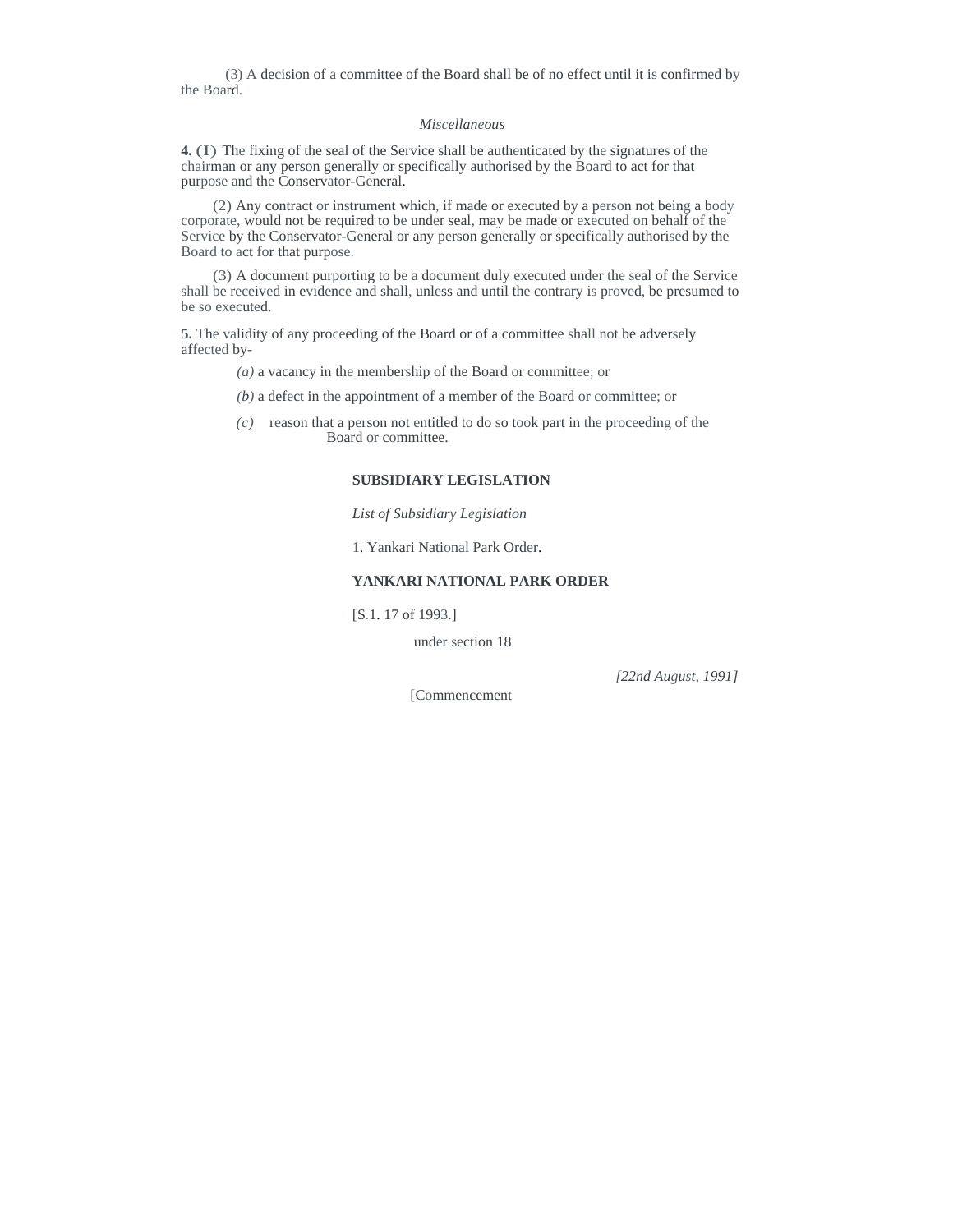**1.** (1) The area formerly known as the Yankari Game Reserve is hereby declared to be a National Park to be known as the Yankari National Park.

(2) Accordingly, the provisions of the National Parks Service Act in this Order ("the Act") shall apply to the Yankari National Park as if it were a National Park established under the Act.

## [Cap. N65.]

2. The Yankari National Park comprises the area in the former Fali and Duguri Districts of the Bauchi Emirate of the former Bauchi Province constitute by the Bauchi Local Authority Yankari Forest Reserve Order 1957, as amended by the Bauchi Local Authority Yankari Forest Reserve (Amendment) Order 1971, the situation and limits thereof are set out in the Schedule to this order.

# [Schedule.]

3. (I) Subject to the provisions of the Act and of this order, all the property, rights, liabilities and obligations which, immediately before the commencement of this order were the property, rights, liabilities and obligations of the body responsible for the management of the Yankari Game Reserve shall, as from the commencement of this order, without further assurance, vest or be deemed to have vested in the National Parks Management Board (in this order referred to as "the Board") established under the Act.

(2) Subject to the provisions of the Act and of this order, an agreement to which subsection (1) of this section relates shall, unless its terms or subject-matter make it important that it should a have effect as modified in the manner provided by this section, have effect as from the commencement of this order, as if-

- *(a)* the Board had been a party to the agreement;
- *(b)* for any reference (however worded and whether express or implied) to the body referred to in subsection (1) of this section, there were substituted, as respects anything falling to be done on or after the commencement of this order, a reference to the Board.

# **4. Citation and commencement**

This order may be cited as the Yankari National Park Order and shall be deemed to have come into force on 22nd August 1991.

### **SCHEDULE**

[Section 2.]

#### *Area of the Yankari National Park*

All that piece of land containing eight hundred and two decimal nought four square miles or thereabout situated in the former Fali and Duguri Districts of the Bauchi Emirate of the former Bauchi Province and bounded as follows-

Starting from a point distant 4 miles 4,700 feet on a hearing of 7 degrees from Trig. point 452 (Nigeria Survey map 1:500,000 sheet 7 dated 1949 and marked by Beacon No.1, by a straight line cut on a bearing of *2894\12* degrees for a distance of 4 miles 800 feet to Beacon No.2 thence by a straight line cut on bearing of 214 degrees for a distance of 7 miles 1,000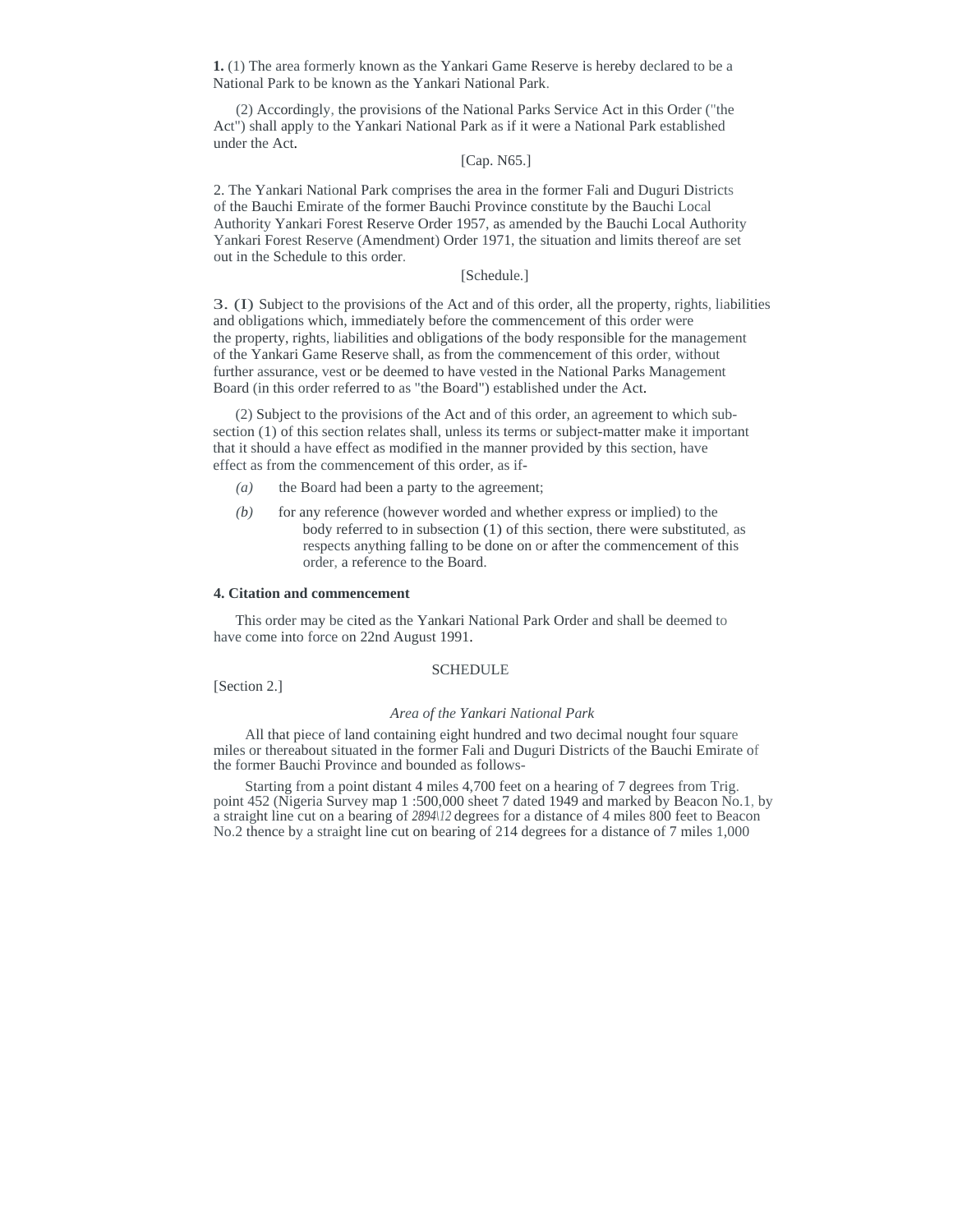feet to Beacon No.3; thence by a straight line cut on a bearing of I *64Y2* degrees for a distance of 3,770 feet to Beacon No.4 on the right hand side of the 1956 part from Yankari to Rimi; thence by the right hand side of the 1856 path from Yankari to Rimi in a South-Westerly and then Westerly direction for a distance of 8 miles 2,000 feet to Beacon NO.5 on the right hand side of the 1956 path from Yankari to Rimi; thence by a straight line cut on a bearing of 315Y2

degrees for a distance 3,600 feet to Beacon No.6; thence by a straight line cut on a bearing of *274Y2* degrees for a distance of 3 miles 150 feet to Beacon No.7 on the left bank of the Ri ver Gaji; thence by a straight lines cut on a bearing of 275 degrees for a distance of 1,300 feet to Beacon No.8 on the right bank of the River Gaji; hence by a straight line cut on a bearing of 270 degrees for a distance of 1,300 feet to Beacon No.9 on the right hand side of the 1956 path from Rimi to Dagon Ruwa; thence by the right hand side of the 1956 path from Rimi to Dogan Ruwa in a North-Westerly direction for a distance of 6 miles 2,450 feet to Beacon No. lOon the right hand side of the 1956 path from Rimi to Dogan Ruwa and at the point where the right hand side of the 1956 path from Rimi to Dogan Ruwa meets the right bank of the River Yuli; thence by the right bank of the River Yuli upstream in a North-Westerly direction for a distance of 4,180 feet to Beacon No. **lion** the right bank of the River Yuli thence by a straight line cut on a bearing of 8 degrees for a distance of 1,000 feet to Beacon No. 12 on the left bank of the River Yuli and at the point where the right bank of the Munya stream meets the left bank of the River Yuli; thence by the right bank of the Munya Stream upstream in a general Northerly direct for a distance of I miles 2,000 feet to Beacon No. 13 on the right bank of the Munya stream; thence by a straight line cut on a bearing of 279 degree for distance of 3 miles 700 feet to Beacon No. 14 on the left bank of the River Yuli; thence by the left bank of the River Yuli upstream in a North western direction for a distance of I miles 4,700 feet to Beacon No. IS on the left hand of the River, Yuli; hence by a straight line cut on a bearing of *303Y2* degrees for a distance of 5 miles 5,100 feet to Beacon No. 16 on the right hand side of the 1956 dry season motor road from Maina Maji to Yuli; thence by a straight line cut on a bearing of 270 degrees for a distance of 5 miles 650 feet to Beacon No 17; thence by a straight line cut on a bearing of 321 degrees for a distance 1,410 feet to Beacon No. 18; thence by a straight line cut on a bearing of 47 degrees for a distance of 3,340 feet to Beacon No. 19; thence by a straight line cut on a bearing of 330 degrees for a distance of 3,320 feet to Beacon No. 20; thence by a straight line cut on a bearing of 264 degrees for a distance of 2,540 feet to Beacon No. 21 on the left Bank of the Galambi stream; thence by the left bank of the Galambi stream upstream in a general northerly direction for a distance of 8 miles 4,720 feet to Beacon No. 22 on the left bank of the Galambi stream; thence by a straight line cut on a bearing of 360 degrees for a distance of 5 miles 900 feet to Beacon No. 23; thence by a straight line cut on a bearing of 90 degrees for a distance of 5 miles 3,830 feet to Beacon No. 24 on the right hand side of the 1956 dry season motor road from Yuli to Maina Maji; in a general Northerly direction for a distance of 6 miles to Beacon No. 25 on the right hand side of the 1956 dry season motor road from Yuli to Maina Maji; thence by a straight line cut on a bearing of 85 degrees for a distance of 8 miles 250 feet to Beacon No. 26 on the right bank of the River Yashi; thence by the right bank of the River Yashi downstream in a South Easterly direction for a distance of 3 miles 3,700 feet to Beacon No. 27 on the right bank of the River Yashi; thence by a straight line cut on a bearing of 208 degrees for a distance of 4, 180 feet to Beacon No. 28; thence by a straight line cut on a bearing of 105 degrees for a distance of 19 miles 2,000 feet to Beacon Number 29; thence by a straight line cut on a bearing of 18 degrees for a distance of 2 miles 570 feet to Beacon No. 30 on the right hand side of the 1956 path from Panguru to Futuk; thence by the right hand side of the 1956 path from Panguru to Futuk in a South-Easterly direction for a distance of 3 miles 750 feet to Beacon No. 31 on the right hand side of the 1956 path from Pan guru to Futuk and at the point where the right hand side of the 1956 path from Panguru to Futuk is met by the right hand side of the 1956 path from Jada to Yalo; thence by the right hand side of the 1956 path from Jada to Yalo in a South Geasterly direction for a distance of 12 miles 1,300 feet to Beacon No. 32 on the right hand side of the 1956 path from Jada to Yalo; thence by a straight line cut on a bearing of 220 degrees for a distance of 5 miles 4,800 feet to the starting point.